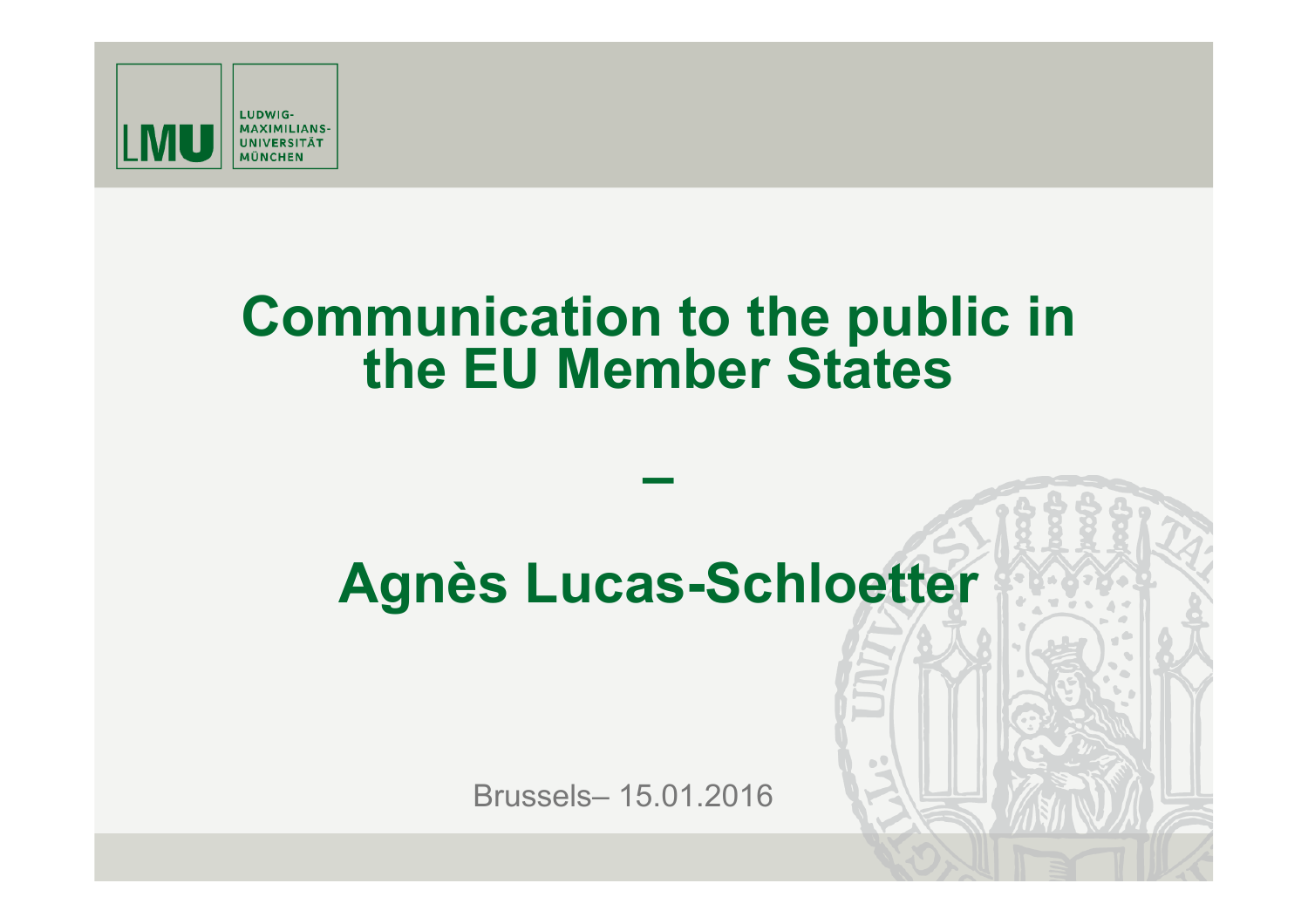



- 1. The statutory framework
- 2. The concept of "public"
- 3. The act of communication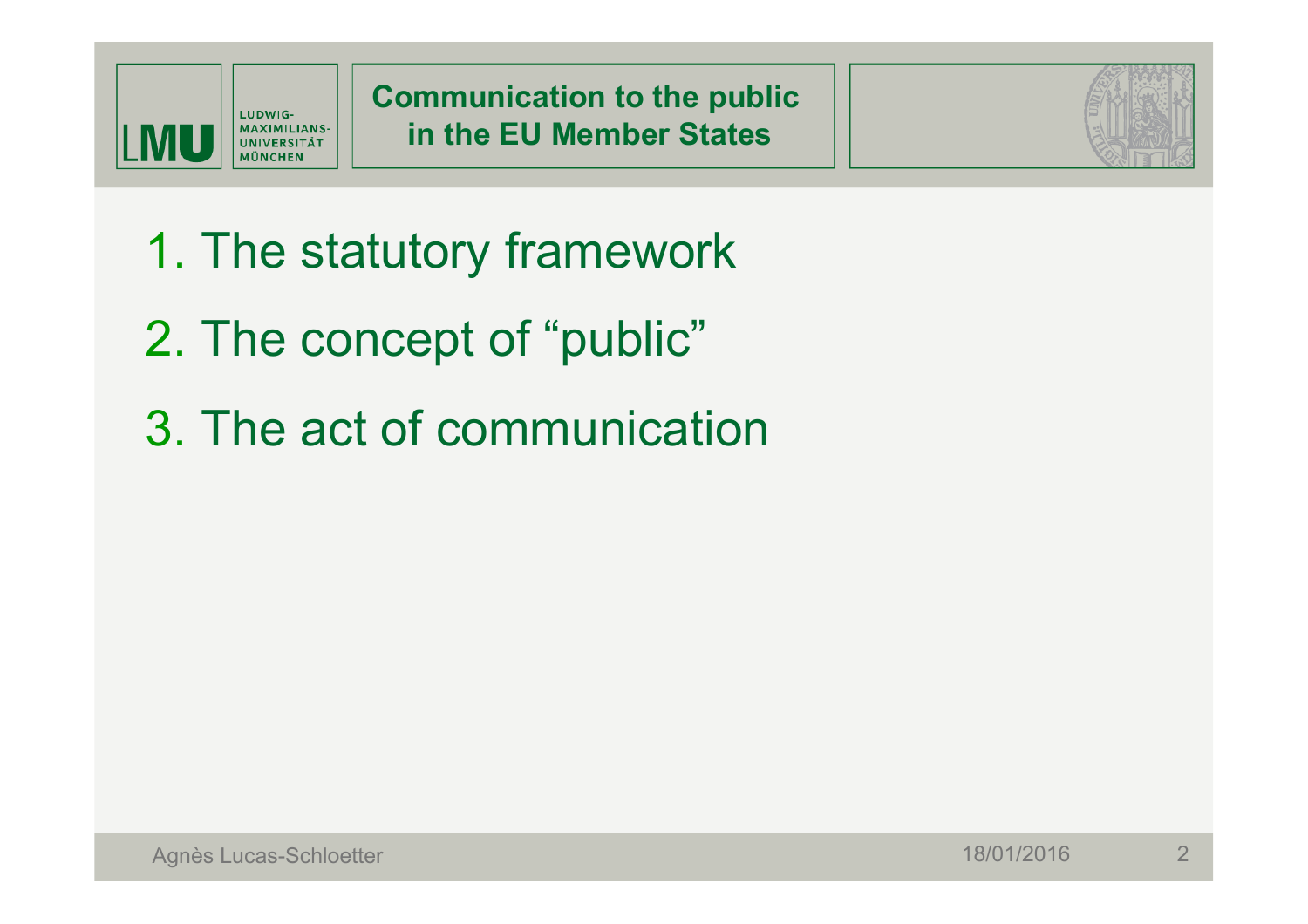



Variety of ways to use copyright protected works in intangible form

- 1. live performance and recitation
- 2. secondary performance (public playing or showing in a place accessible to the public, diffusion through loudspeakers)
- 3. broadcasting incl. satellite and cable (re)transmission
- 4. making available online
- => Rights of communication to the public?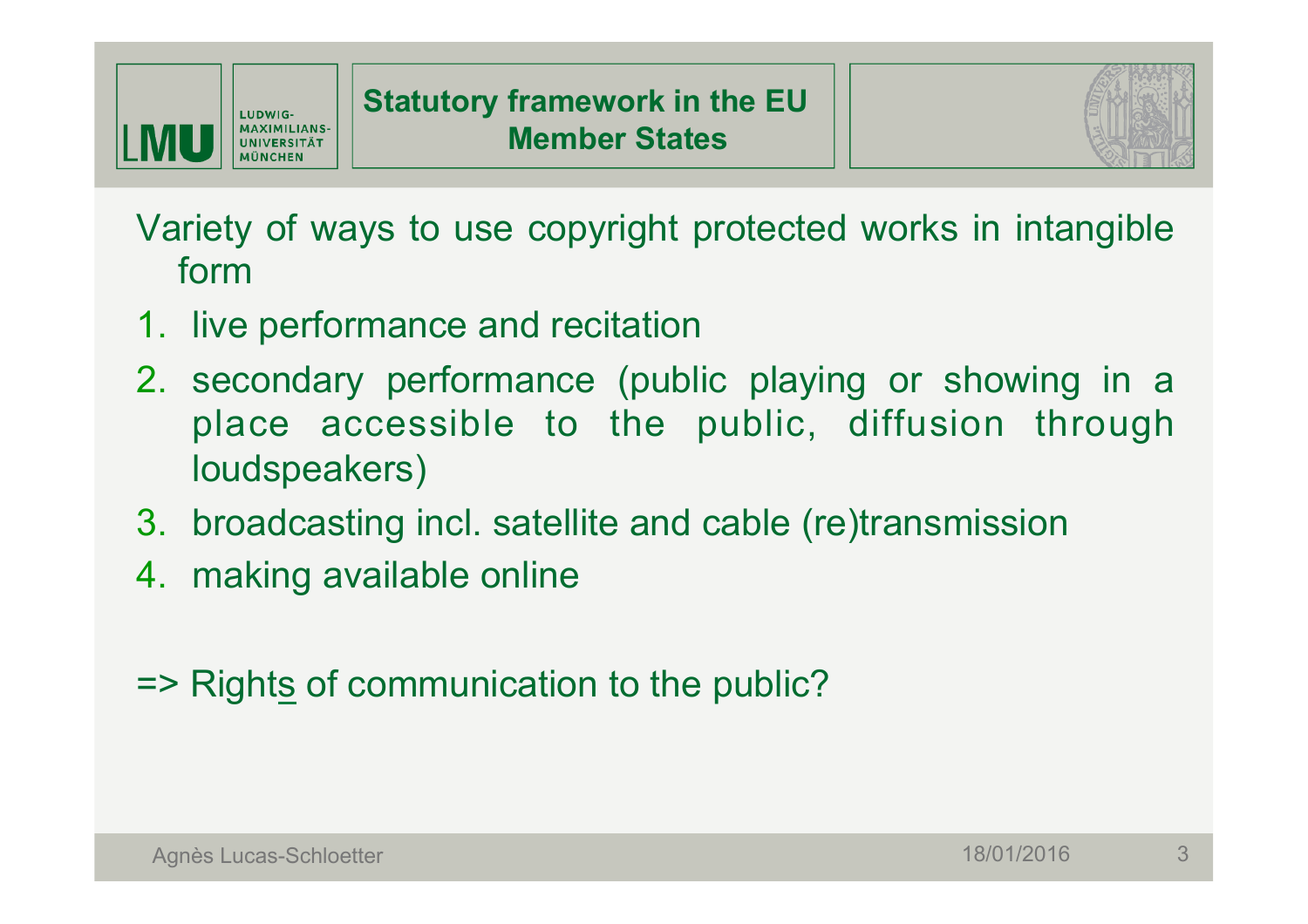



**1. One single broad defined right of communication to the public in Belgium, France** (*droit de représentation*) **and the Netherlands** (*openbaarmakingsrecht*)

#### Art. XI.165 § 1 Belgian Code of Economic Law

The author of a literary or artistic work alone shall have the right to communicate his work to the public by any process whatsoever including by way of making available to the public in such a way that anyone may access it from the place and at the time individually chosen

#### Art. 122-2 French Code of Intellectual Property (CPI)

*Représentation* shall consist in the communication of the work to the public by any process whatsoever, including public performance and broadcasting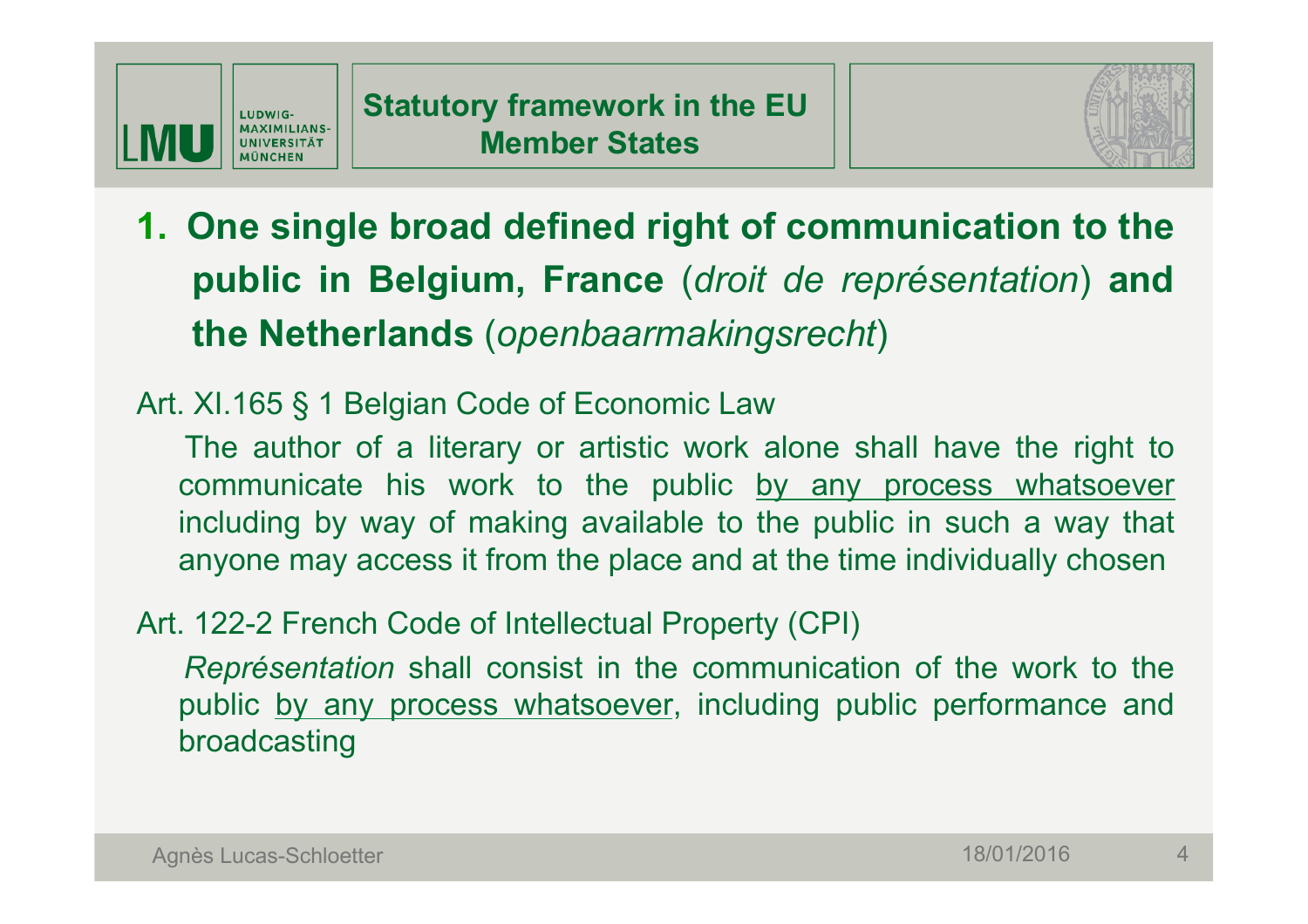



# **2. Distinction between performance in public and communication to the public in UK and Italy**

- **UK**: right to perform, show or play the work in public (sec. 19 CPDA) and right to communicate the work to the public including the broadcasting right and the making available right (sec. 20 CPDA)
- **Italy**: right of public performance and recitation (art. 15) and right of communication to the public including broadcasting and making available (art. 16)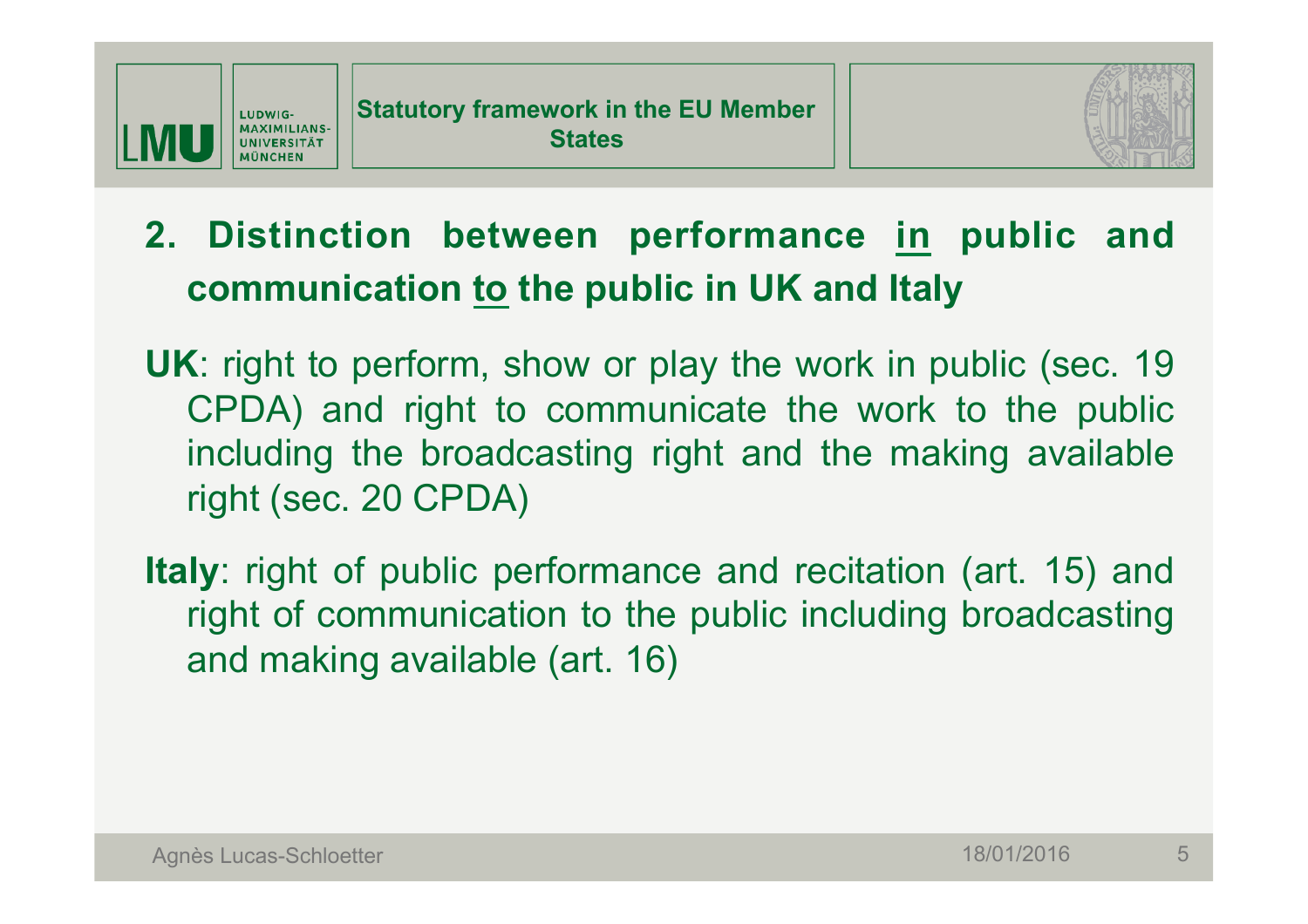

# **3. Austria: three rights of communication to the public**

- $\checkmark$  Right of broadcasting (§ 17)
- $\checkmark$  Right of recitation, performance and presentation (§ 18)
- $\checkmark$  Right of making available (§ 18a)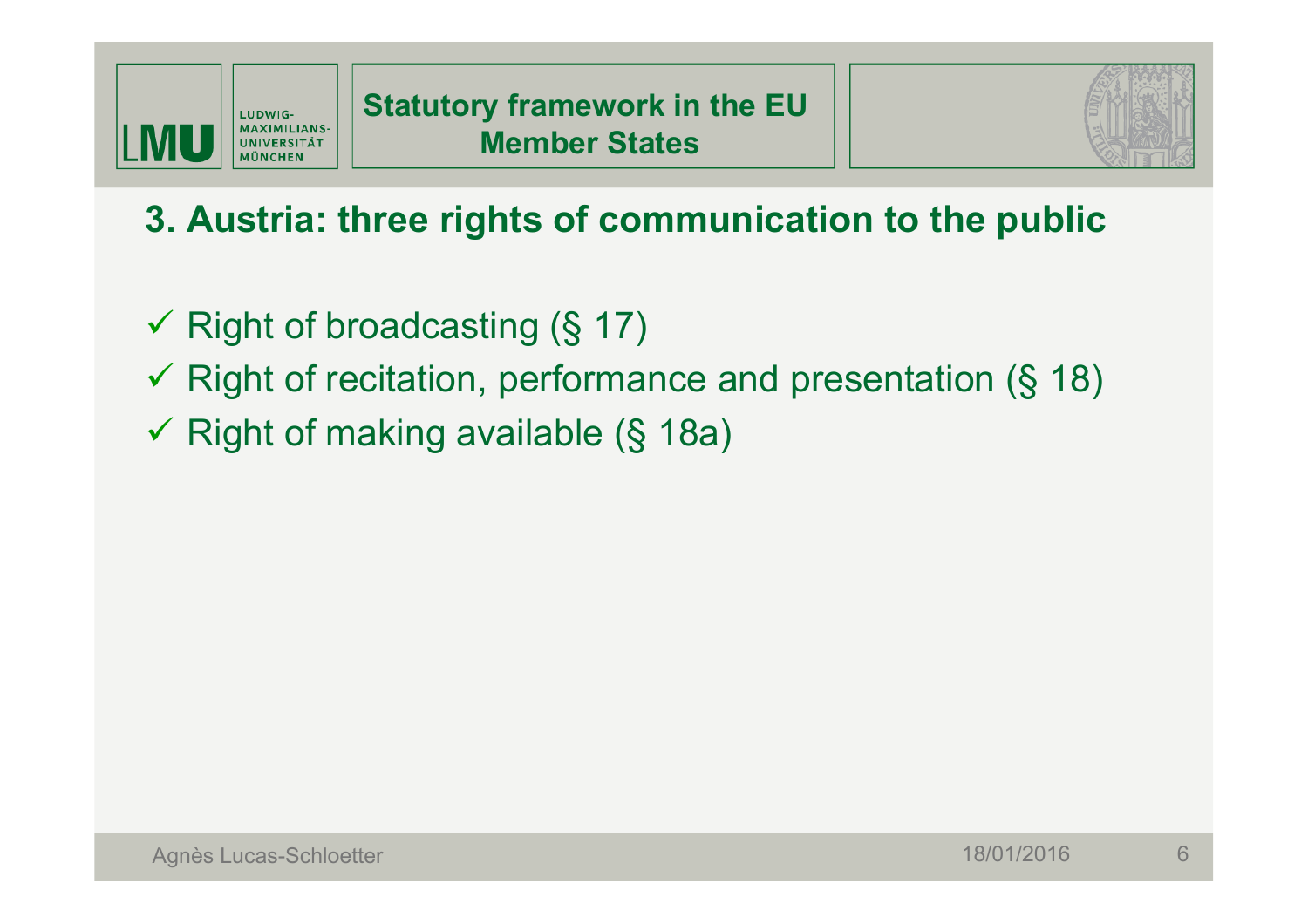



- **4. Germany: a single right of communication to the public (***öffentliche Wiedergabe***) + non exhaustive enumeration of five distinct rights**
- § 15 Abs. 2 UrhG
- (2) The author further has the exclusive right to communicate his work to the public in non-material form (right of communication to the public). The right of communication to the public shall comprise in particular
- 1. the right of recitation, performance and presentation (§ 19),
- 2. the right of making the work available to the public (§ 19a),
- 3. the right of broadcasting (§ 20),
- 4. the right of communication by video or audio recordings (§ 21),
- 5. the right of communication of broadcasts and of works made available to the public (§ 22).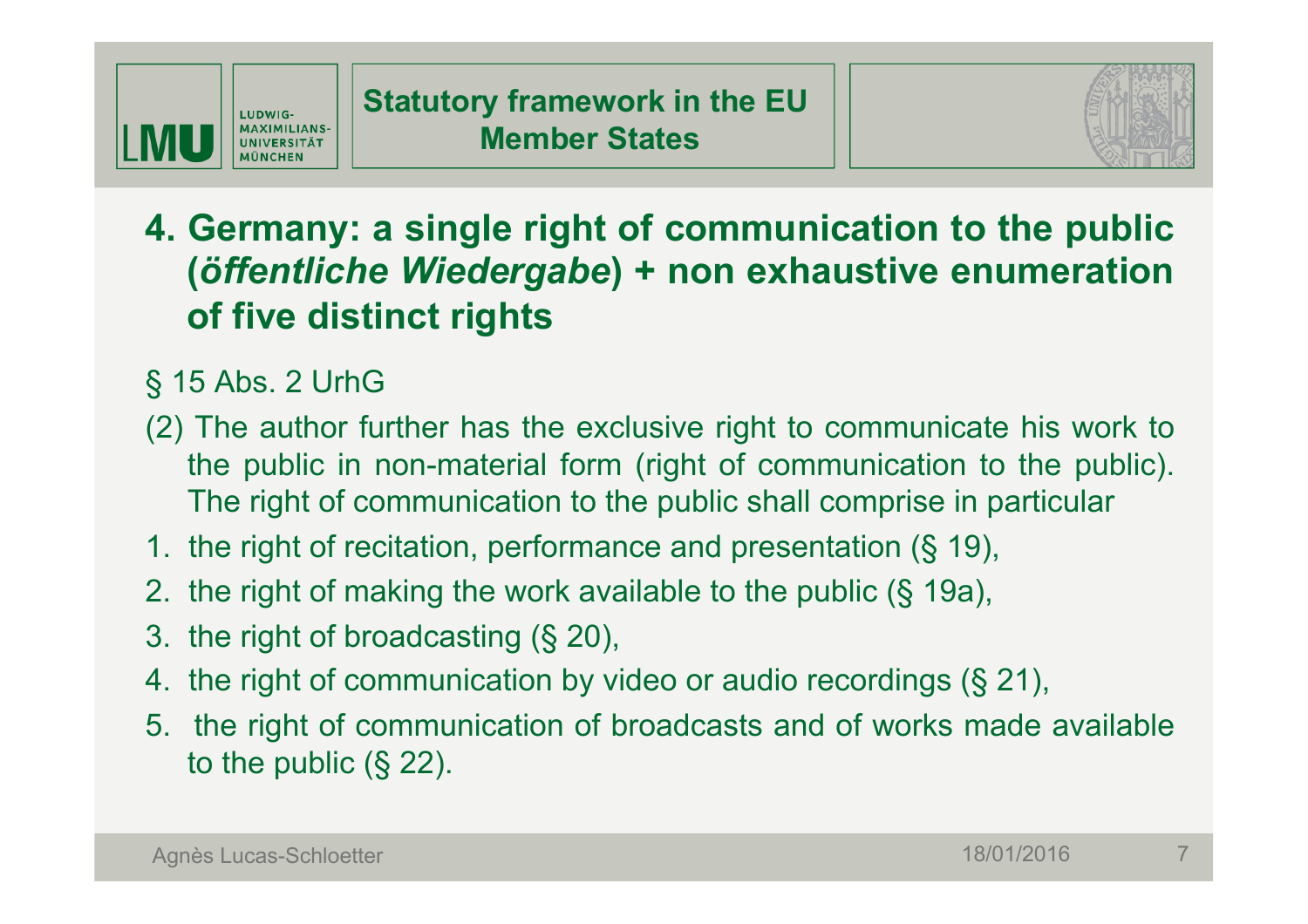



**5. Spain: one single right of communication to the public + exemplary enumeration of 9 restricted acts of communication** 

## Art. 20 (1) Spanish Copyright Act:

Public communication shall mean any act whereby a plurality of persons may access the work without prior distribution of copies to each of them

(*todo acto por el cual una pluralidad de personas pueda tener acceso a la obra sin previa distribución de ejemplares a cada una de ellas*)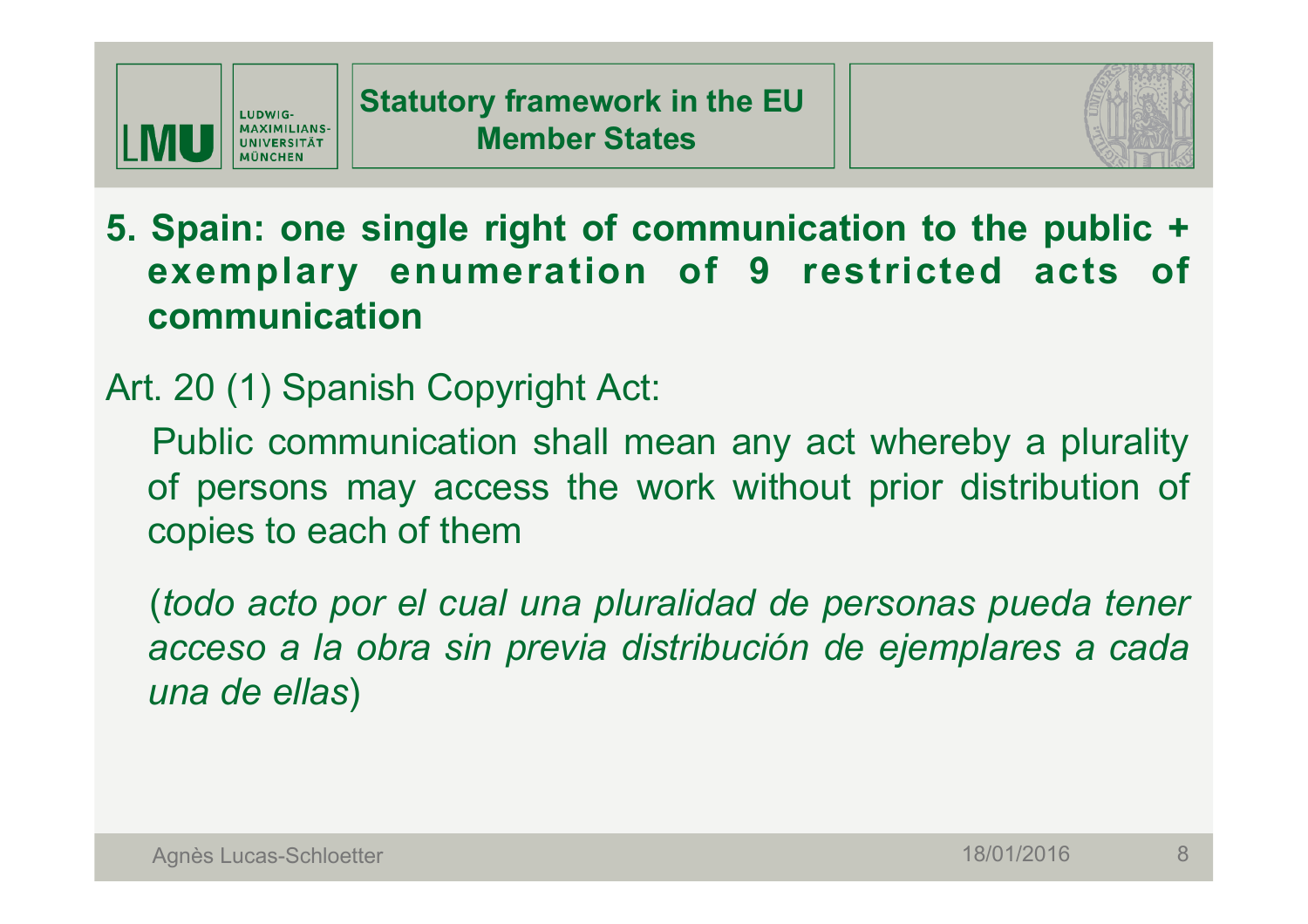



 $\checkmark$  Common requirement for the rights of exploitation in intangible form = exploitation must be public

 $\checkmark$  France/ Belgium = exception

Exemption of "private and free *représentations* carried out exclusively within the family circle" (art. L. 122-5 French CPI), of "free and private communication within the family circle" (art. XI.190 3° Belgian Code of Economic Law)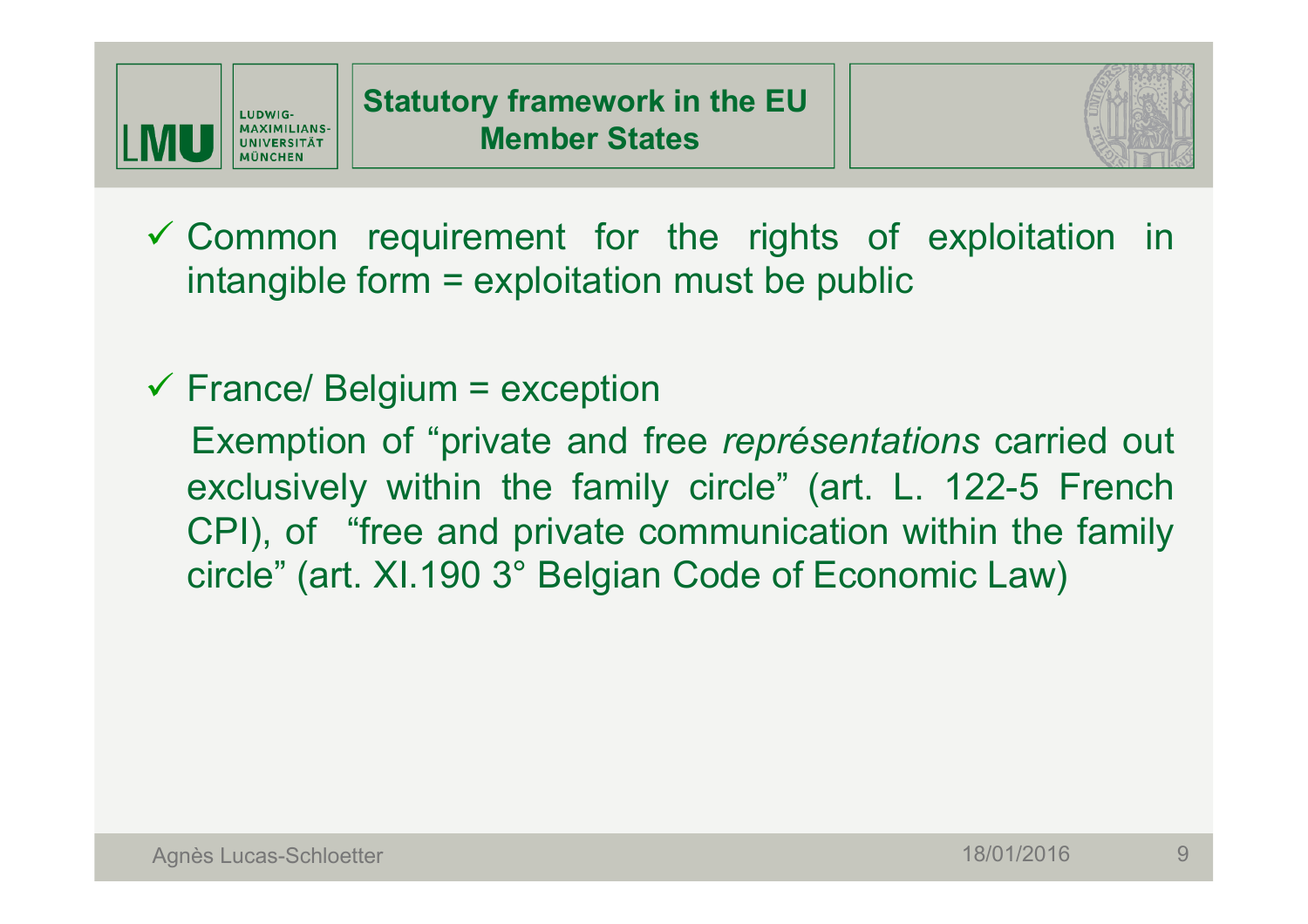



- $\checkmark$  concept of "public" mainly discussed in cases of live performance and communication of broadcasts or communication by phonograms and videograms / public viewing or listening
- $\checkmark$  issue = whether a performance for a limited audience and/or in a private place amounts to a communication to the public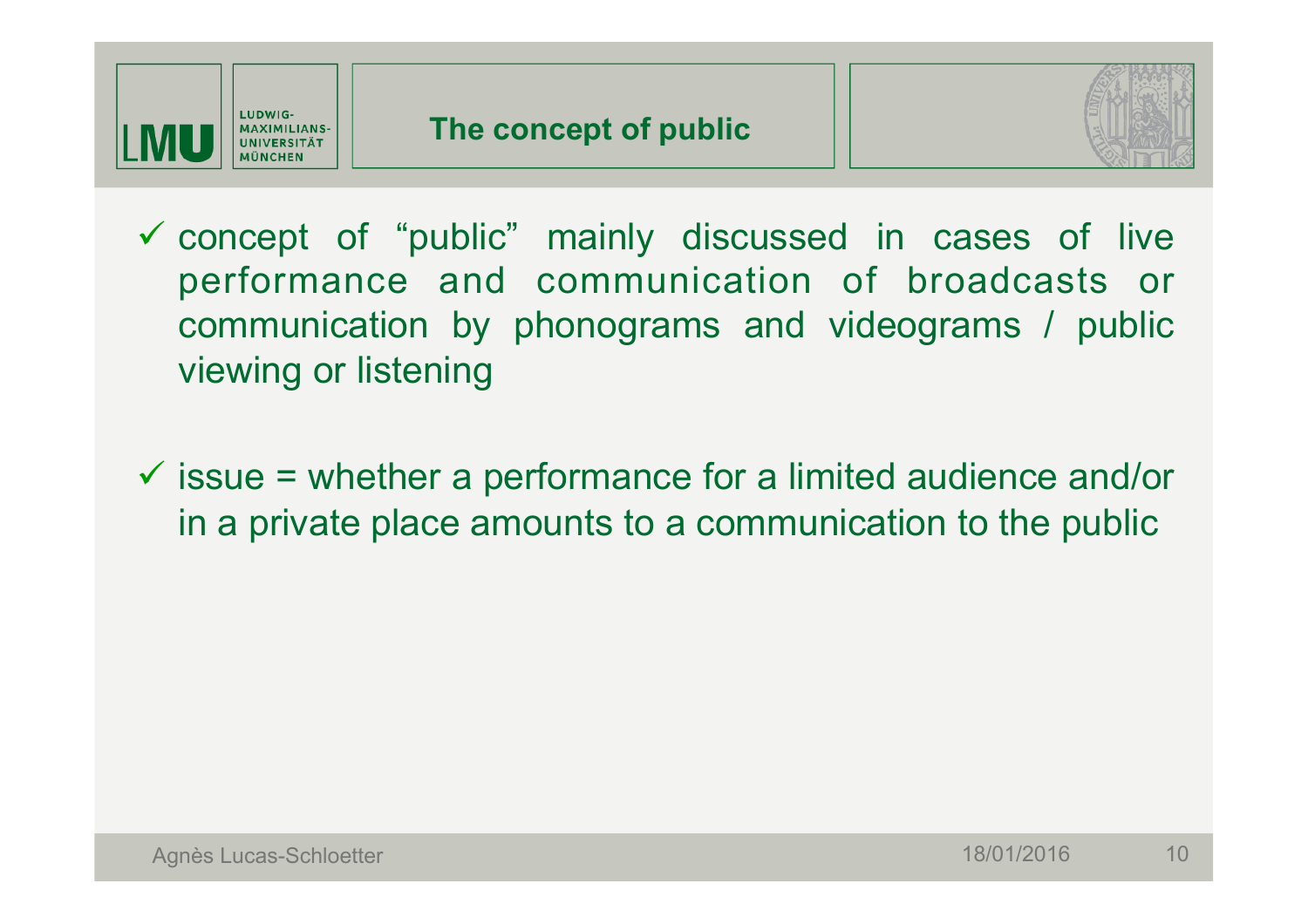



### **§ 15 Abs. 3 German Copyright Act**

(3) The communication of a work shall be deemed public if it is intended for a plurality of members of the public. Anyone who is not connected by a personal relationship with the person exploiting the work or with the other persons to whom the work is made perceivable or made available in non-material form shall be deemed to be a member of the public.

#### **Art. 12(4) Dutch Copyright Act**

The expression 'recitation, playing, performance or presentation in public' includes that in a closed circle, except where this is limited to relatives or friends or equivalent persons and no form of payment whatsoever is made for admission to the recitation, play, performance or presentation.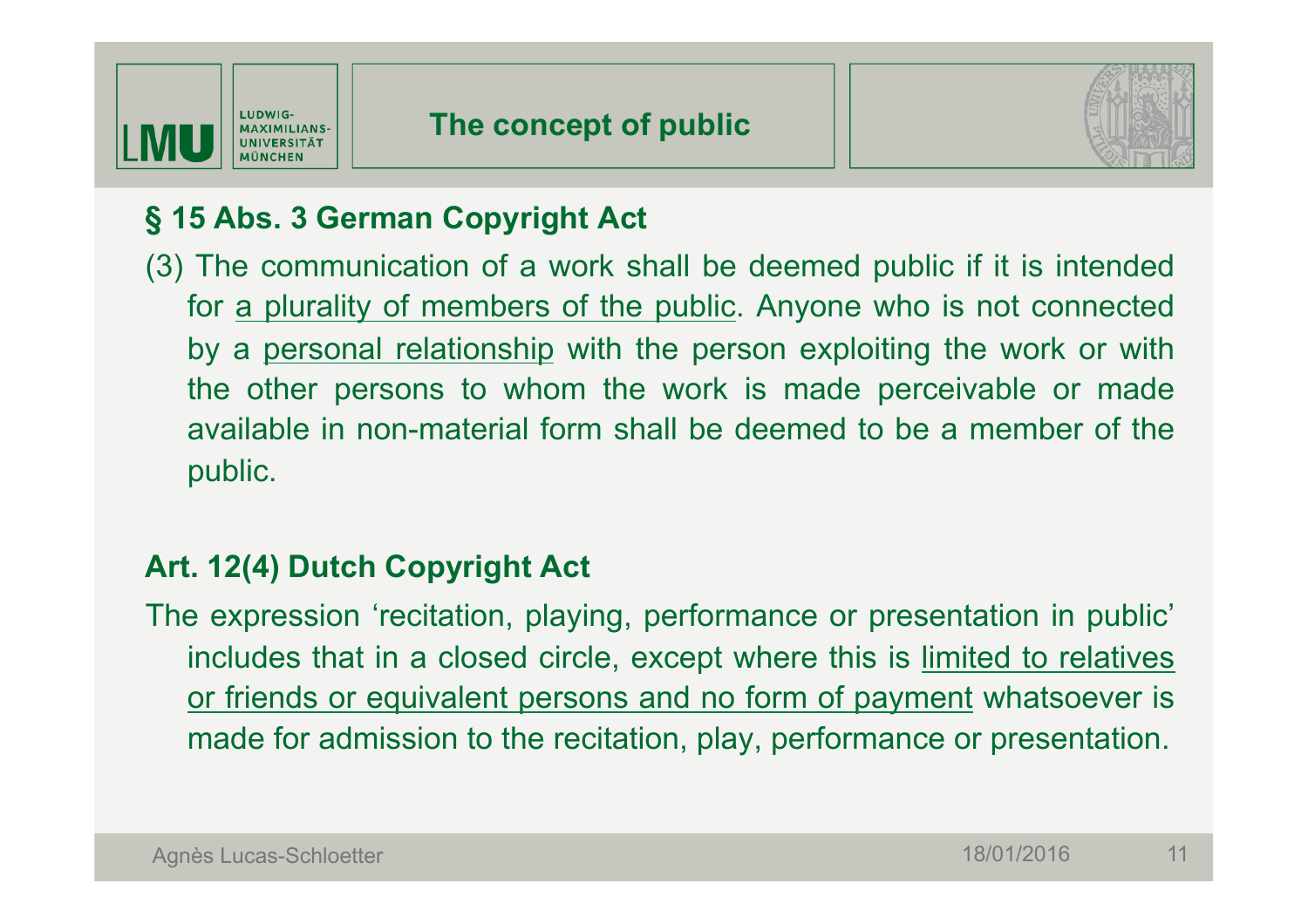



# **Art. 20 (2) Spanish Copyright Act**

Communication which takes place "in a strictly domestic environment" (un ámbito estrictamente doméstico) and is "not an integral part of or connected to a dissemination network of any kind" shall not be deemed public

No definition of public in Austrian Copyright Act -> the same as in German copyright law

« family circle » exception in Belgium and France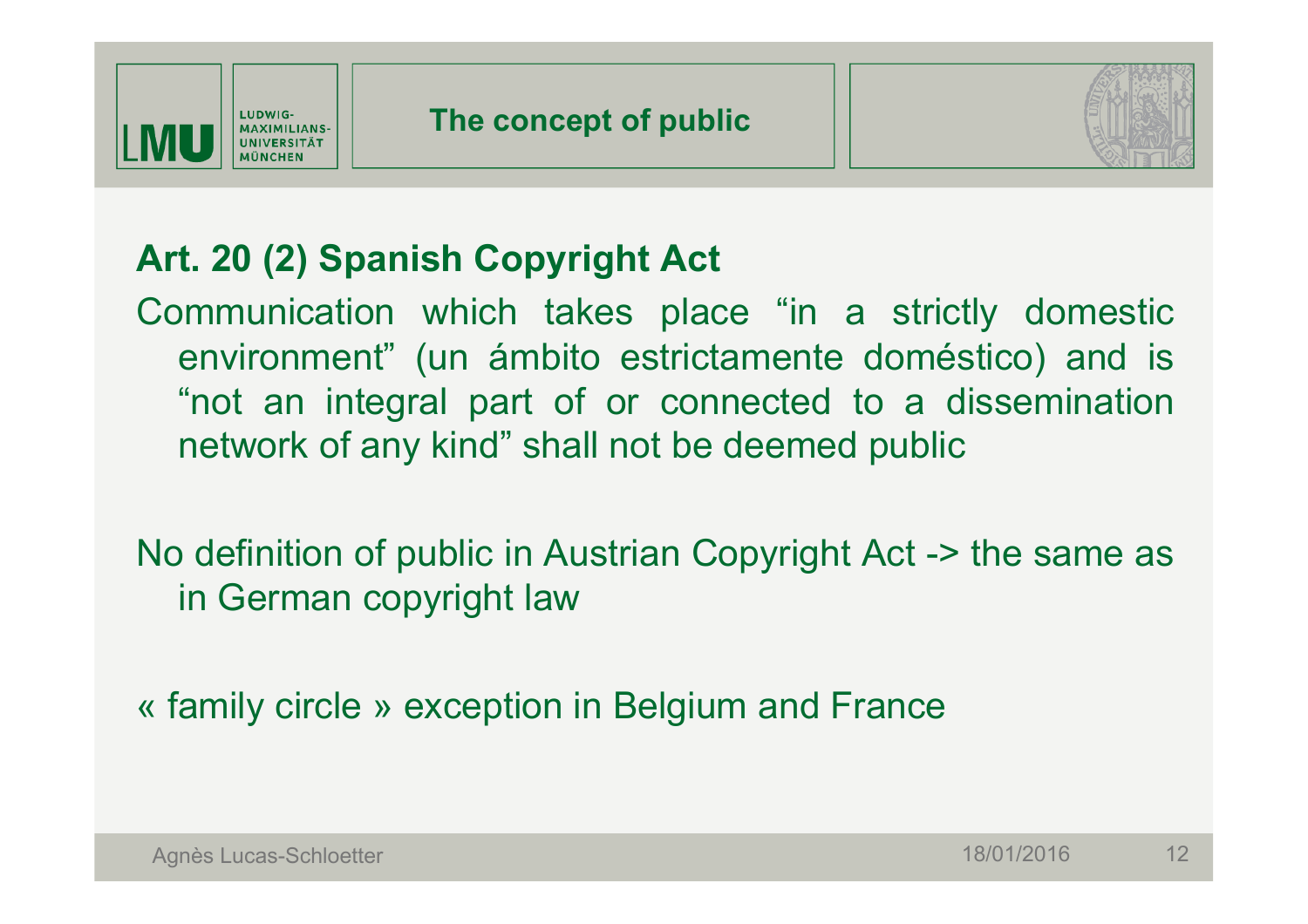



# $\checkmark$  public  $\neq$  private

### $\checkmark$  private = within a circle of close relatives or friends

 $\checkmark$  criterion of personal relationship (between the persons to whom the work is made available or to the organizer of the communication) is decisive

BGH 7.6.1984 *Vollzugsanstalten*: the communication may be of a public nature, even within a defined and limited audience, if the personal bond is lacking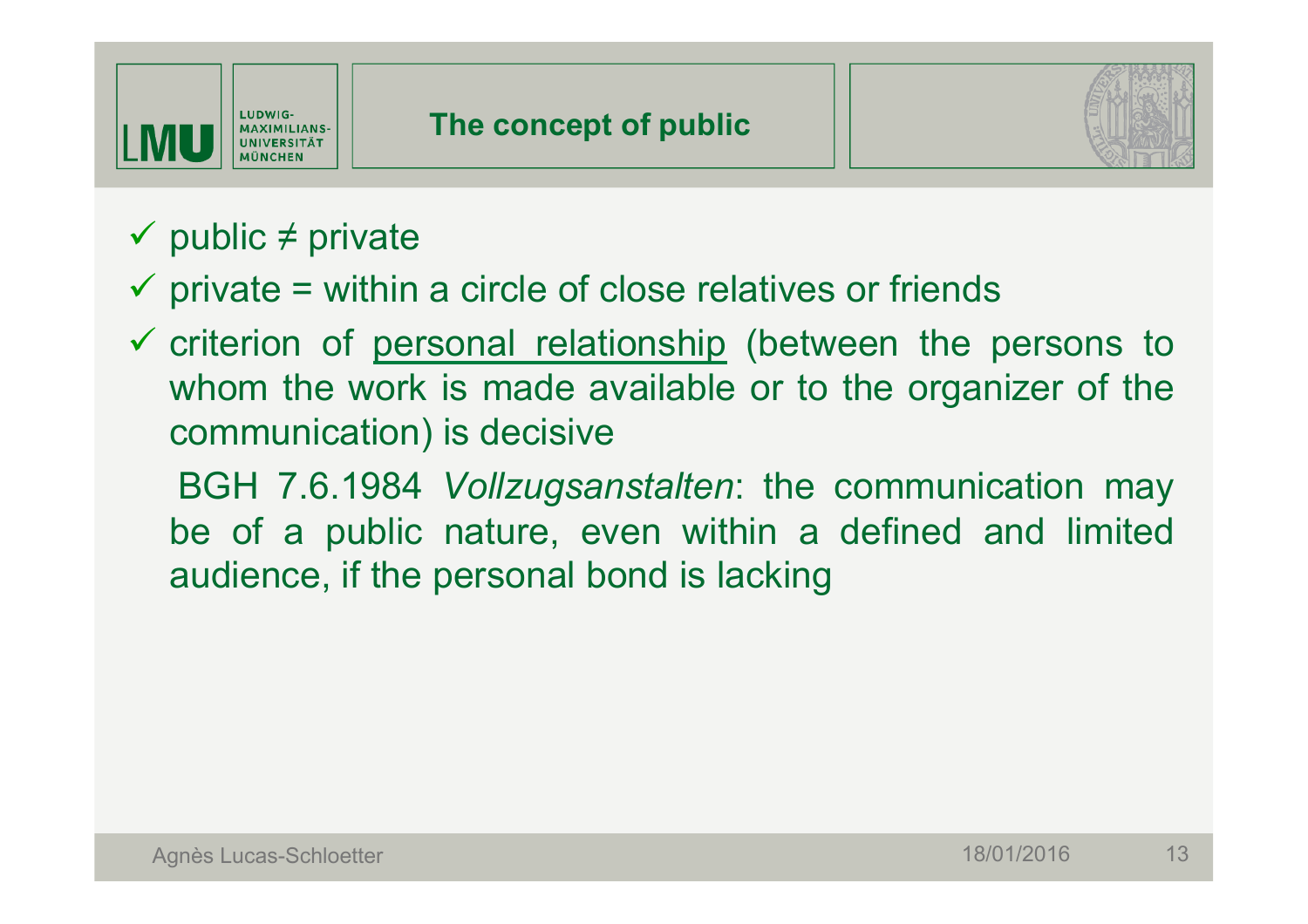



 $\checkmark$  The residents of a retirement home have been considered to constitute a public in the Netherlands (Hoge Raad 9.3.1979, *Willem Dreeshuis*) and Germany (BGH 12.7.1974, *Alters-Wohnheim*) but not in Belgium (Cass. 18.2.2000, *La Douce Quiétude*: "des liens très étroits, quasi-familiaux, se tissent quotidiennement entre les pensionnaires")

 $\checkmark$  No personal relationships between prisoners in jail

BGH 7.6.1984 V*ollzugsanstalten*: prisoners meet accidentally and involuntary and, as a rule, do not know one another prior to confinement + continuous fluctuation + different reason for and duration of the stay => "these circumstances speak against a close mutual contact which would evoke an awareness of shared personal ties in all inmates"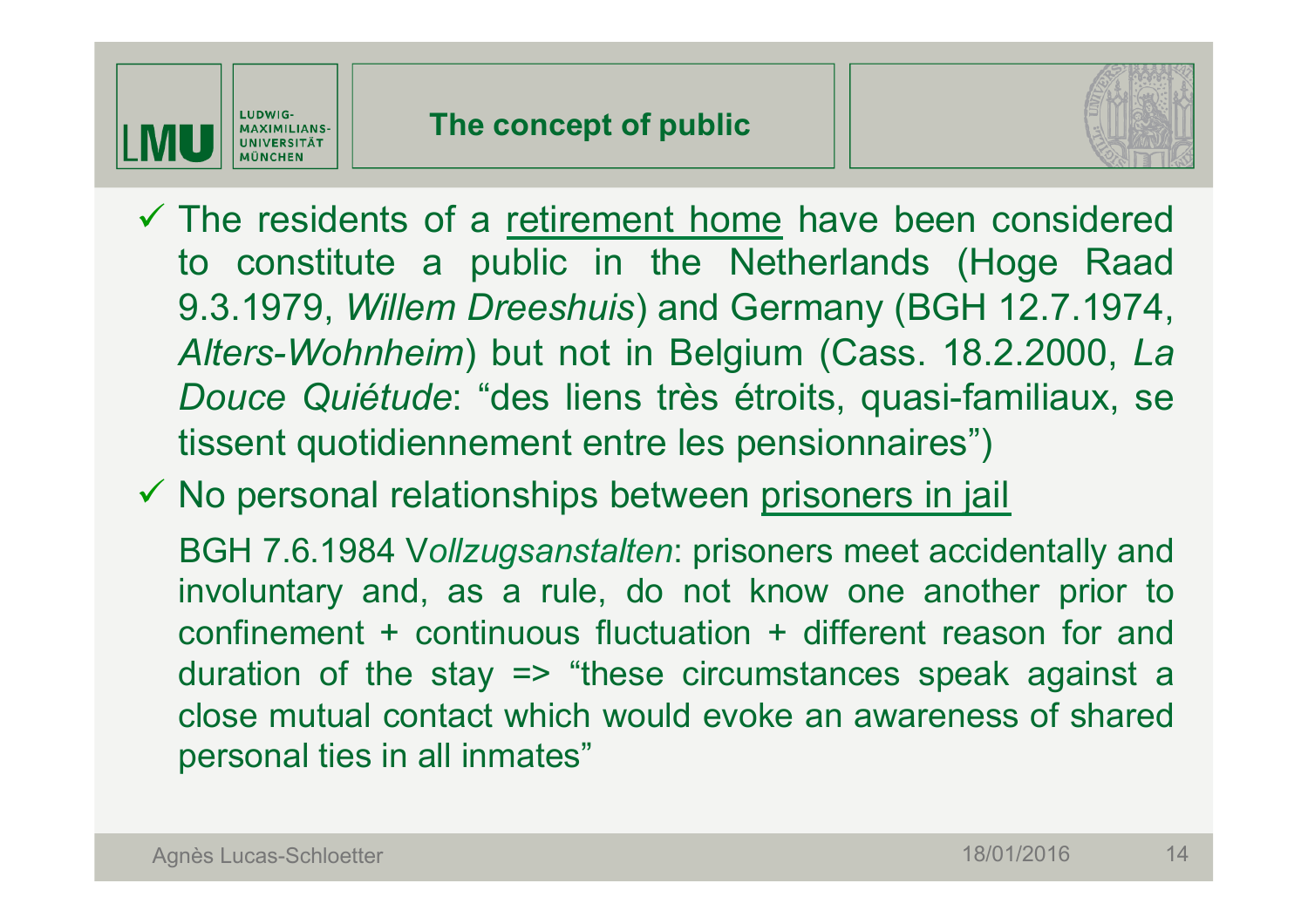



- $\checkmark$  The patients in a sanatorium or hospital generally constitute a public (BGH 10.3.1972, *Landesversicherungsanstalt*: the patients come together by chance, they do not know each other before they come there, the period of their being together is very short, they come from different regions and have different interests; OGH 29.1.1974 – *Kurheim*:"The circle of patients within a sanatorium is not interconnected by such relationships amongst themselves or with the organiser that their gathering could be considered as part of the private sphere")
- $\checkmark$  Except for the patients in a twin room (BGH 11.7.1996 *Zweibettzimmer im Krankenhaus*: the necessary joint stay of the patients in a relatively small room requires a particular amount of mutual consideration and trust)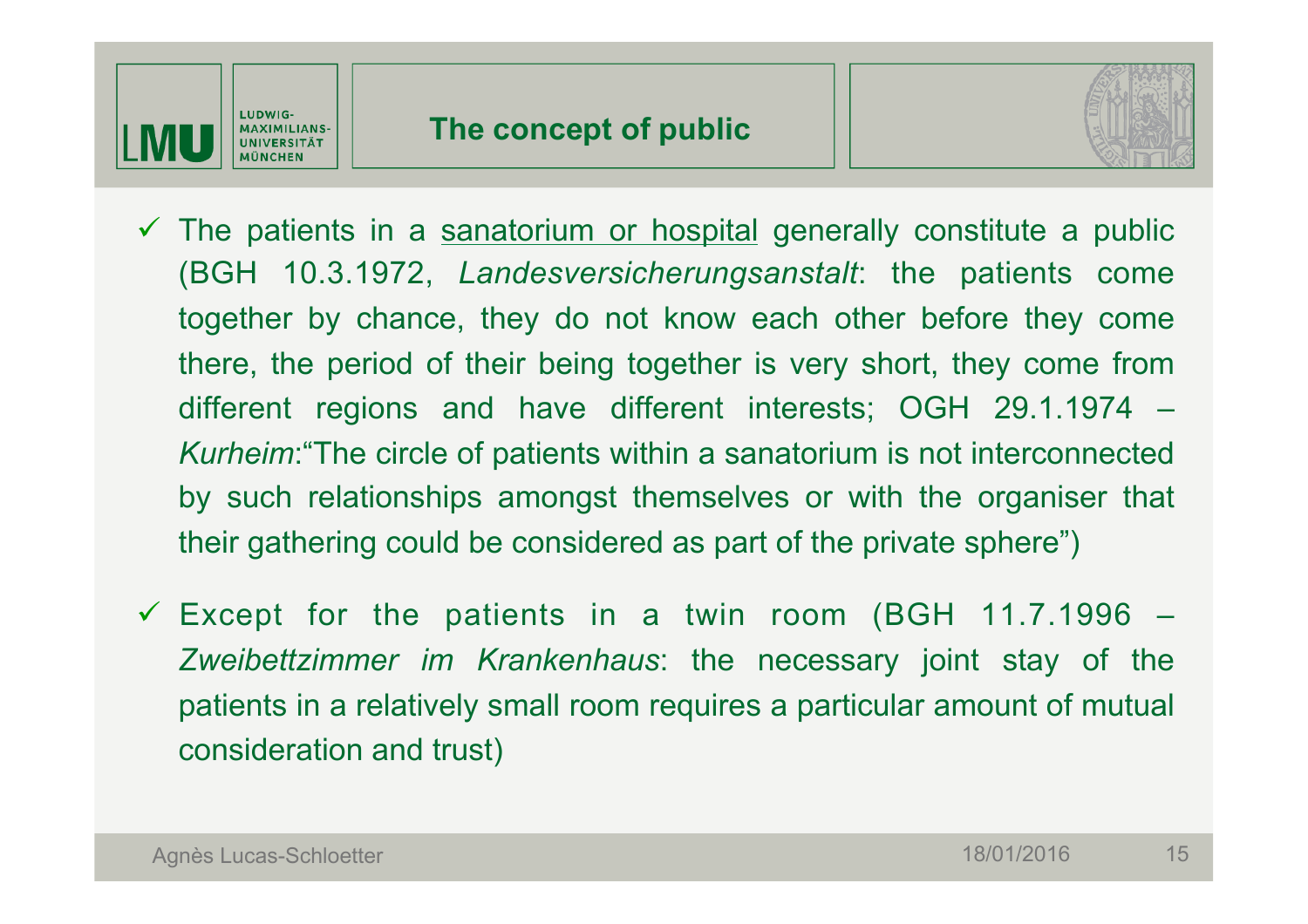



Weddings and funeral services are generally held to be private

OGH 27.1.1998 – *Musikdarbietung bei Hochzeitsfeier* (120 invited guests, taking place in a guesthouse not closed for other persons (free access), fact that guests do not know each other irrelevant because all connected to the bridal pair)

AG Bochum 20.1.2009 - *Türkische Hochzeit* (600 invited guests, all having personal relationships to the bridal pair, large number of invited guests does not lead to the assumption that the event is public because wedding reception with several hundreds guests is not unusual in Turkish culture area)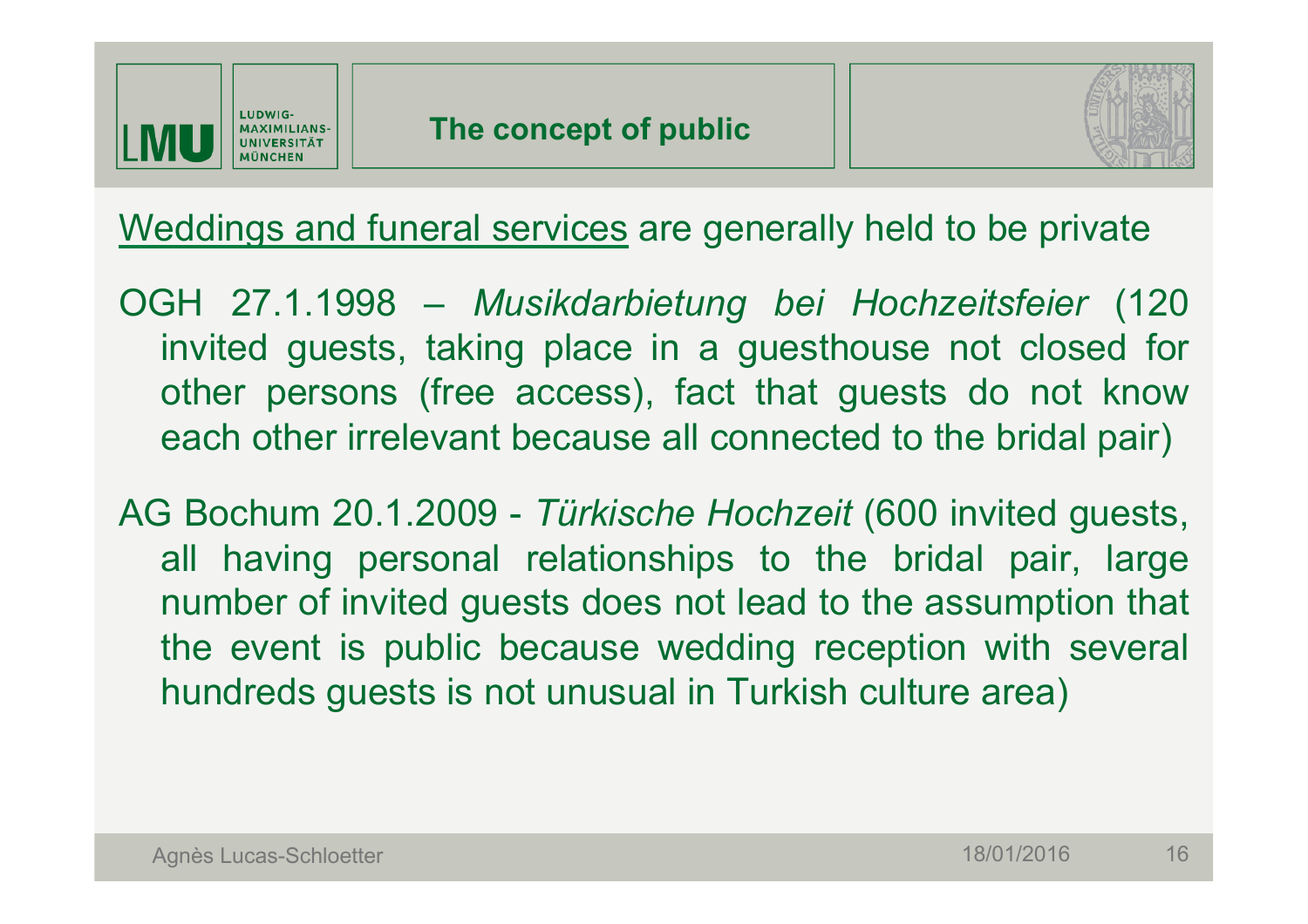



### **Quantitative criterion?**

- ü no *de minimis* threshold at national level (≠ case law of CJEU: "fairly large number")
- $\checkmark$  one single person does not constitute a public but "several" only means at least two persons
- $\checkmark$  Number of persons to whom the work is communicated may be taken into account for assessing their personal relationship -> the larger the number of persons to whom the work is made available, the more likely the relationship is not close enough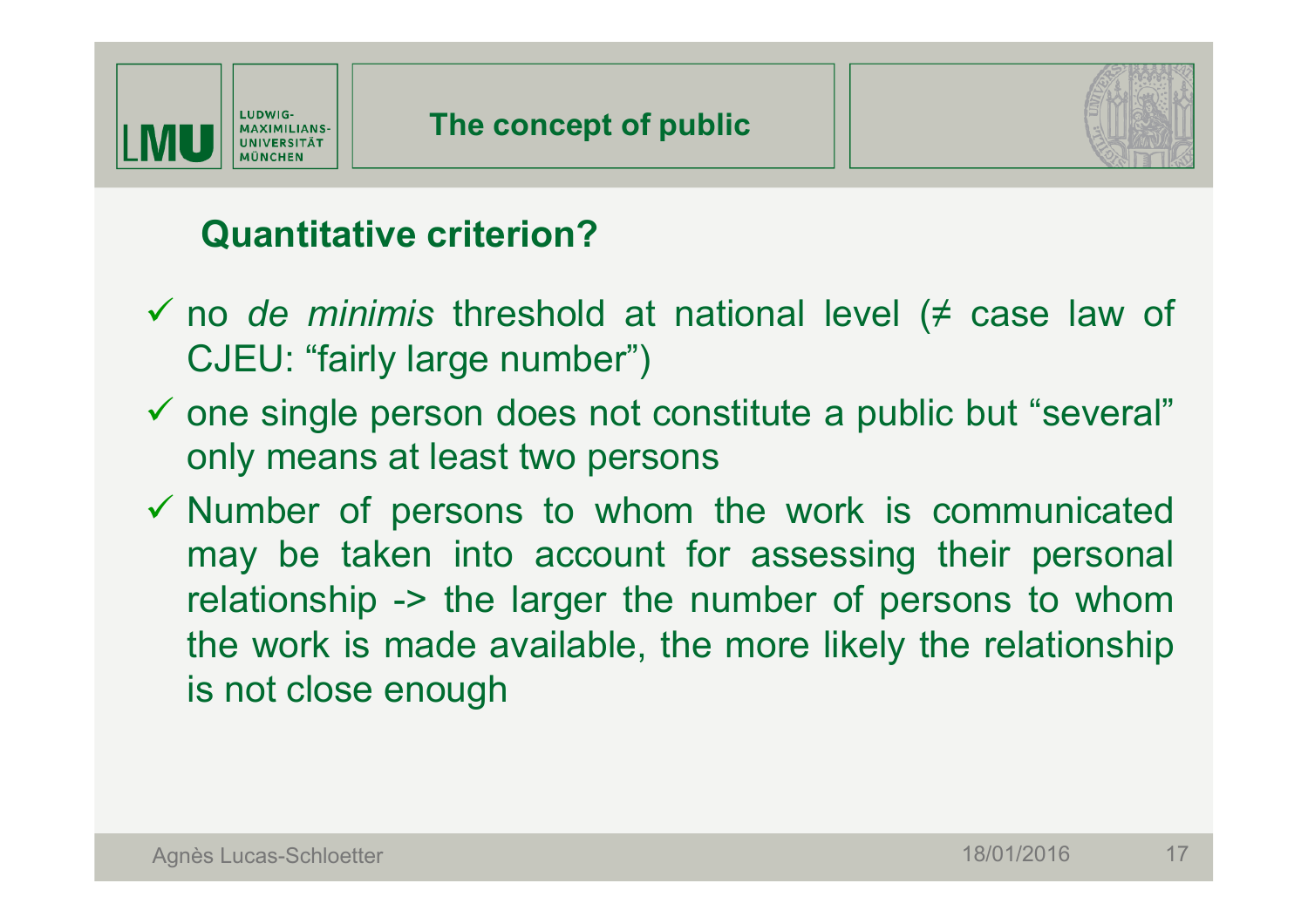



# **Subjective criterion?**

CJEU's case law (*Del Corso* & *PPL*) -> user has to address a receptive public directly and intentionally

French Cour de cassation 27.2.1975 – *Hairdresser's shop*:

"The existence of the legally required criterion "public" is to be judged objectively and independently from the subjective criteria or intentions to be found in the person carrying out the performance. (…)

No statutory provision makes the necessity of obtaining permission dependent upon a further requirement that the person who publicly performs the work must act with the intention of providing the work for collective use"

*idem* Belgian case law ("la protection ne dépend pas … des intentions de l'utilisateur")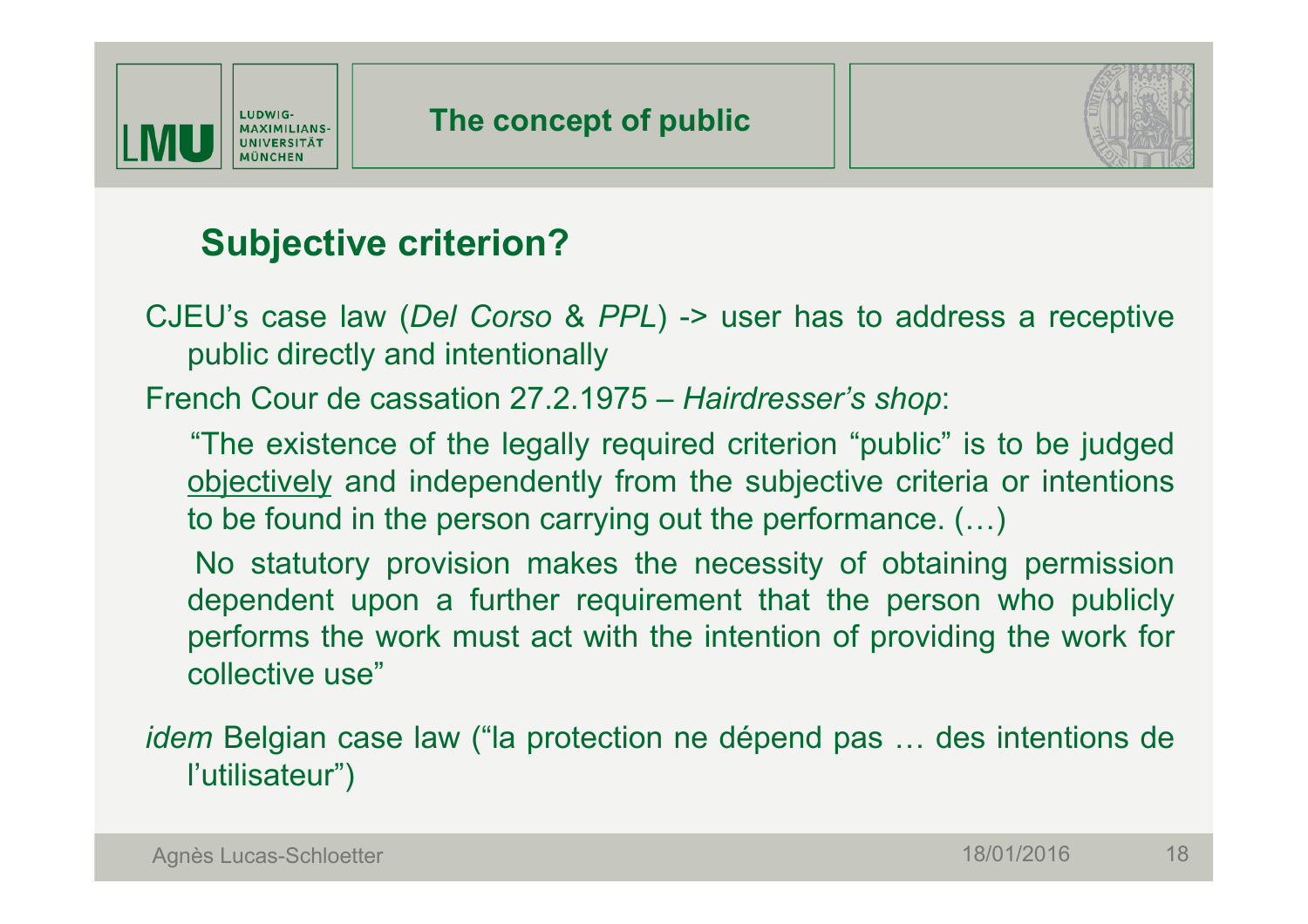



# **Profit-making/ commercial purpose**

- $\checkmark$  non conclusive indication for the existence of a copyright relevant use but no prerequisite for the right of communication to the public
- $\checkmark$  performance for commercial purposes is unlikely to be private in nature. But no negative inference -> a non-forprofit communication is not necessarily private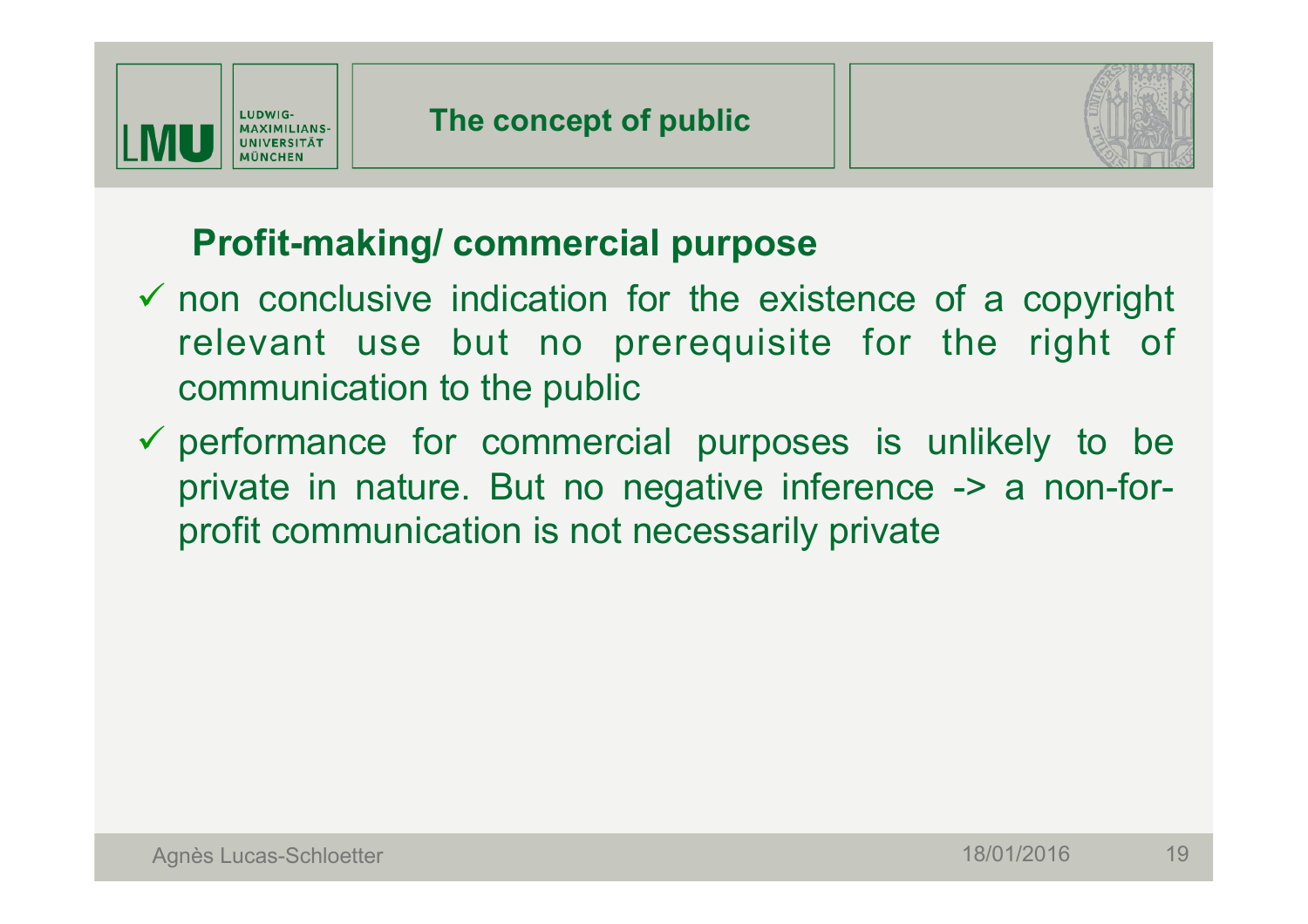



### **Reception of the CJEU's case law**

#### **OLG Frankfurt a.M. 20.1.2015**

A broadcast football programme is not publicly perceived in an inn which is generally accessible for the public if the programme is in fact rendered accessible only to the members of a dart club and a group of people playing cards.

The people belonging to the dart club and the group of card players cannot be considered as "persons in general" and, thus, as a public in the sense of the CJUEs case law. It is not required that a specific personal relationship exists between the people concerned ( $\neq$  § 15 (3) UrhG). Rather, it is sufficient that the composition of the entire group remains stable. Concerning a group of up to 20 people, the small number also implies that it cannot be considered a part of the public.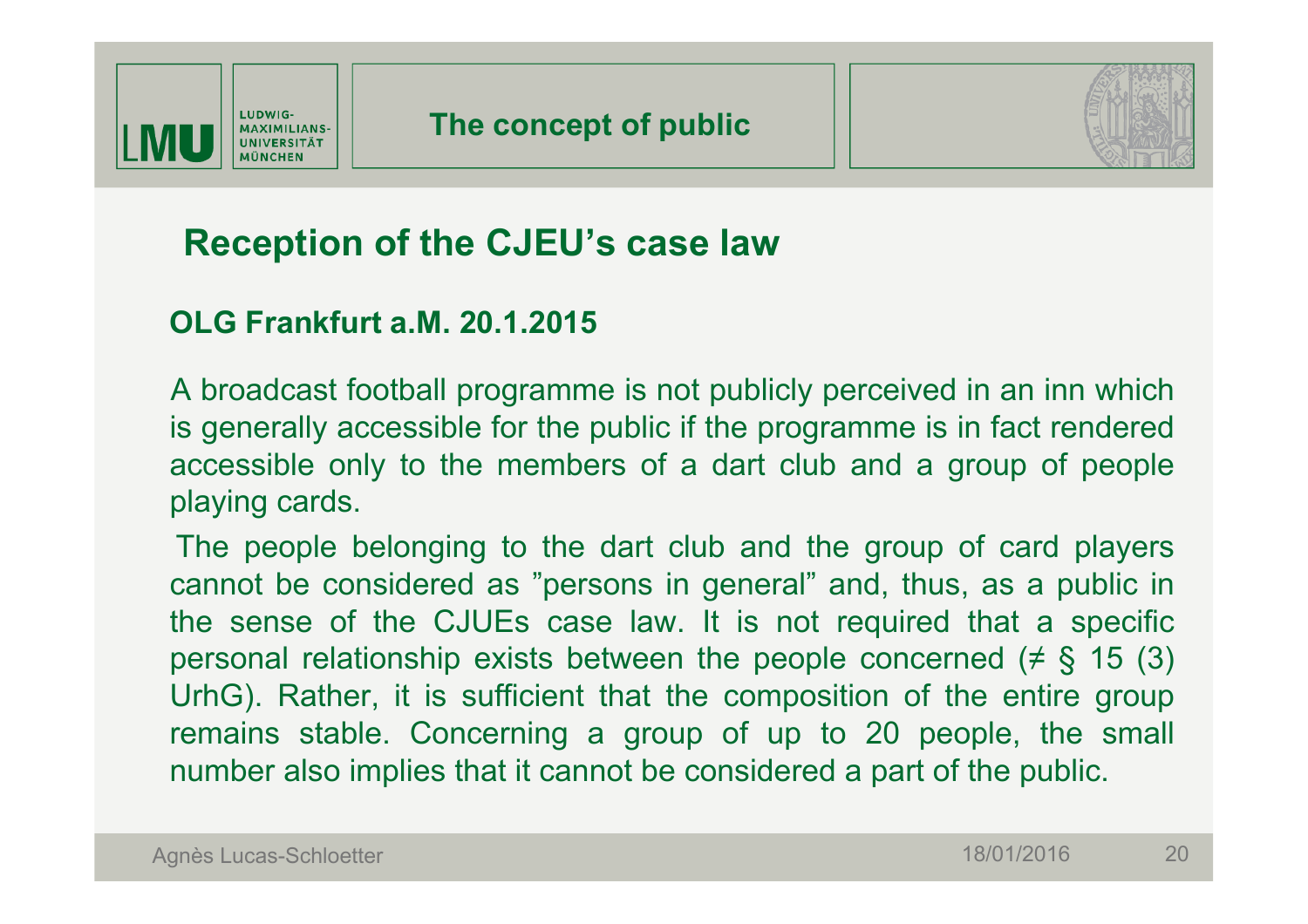



### **BGH 18.6. 2015 -** *Hintergrundmusik in Zahnarztpraxen*

Following the CJEU *Del Corso* ruling, a German dentist had cancelled his license agreement with the GEMA, arguing that the CJEU decision clearly stated that playing music at dentists waiting area was not communication to the public.

BGH states that it is bound by the CJEUs interpretation of EU law and thus has to interpret German law accordingly. As all decisive factors in the German case are identical to the case before the CJUE in 2012, the court deems itself bound to decide that the dentist's use of music was not communication to the public and therefore did not require payment.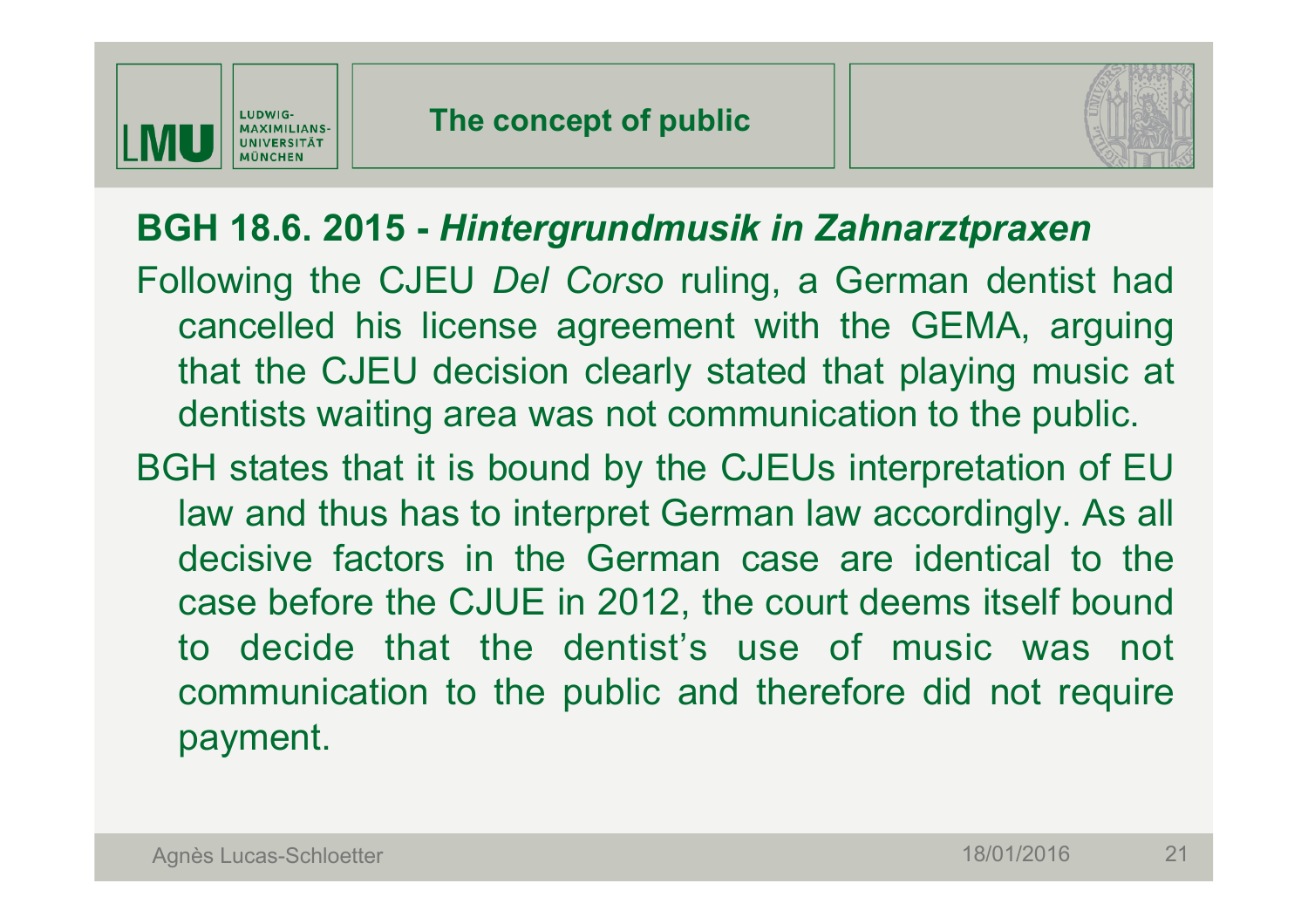



# **3. Act of communication**

- 3.1 simultaneous cable retransmission
- 3.2 transmission in hotel rooms
- 3.3 collective antennas serving residential buildings
- 3.4 linking & framing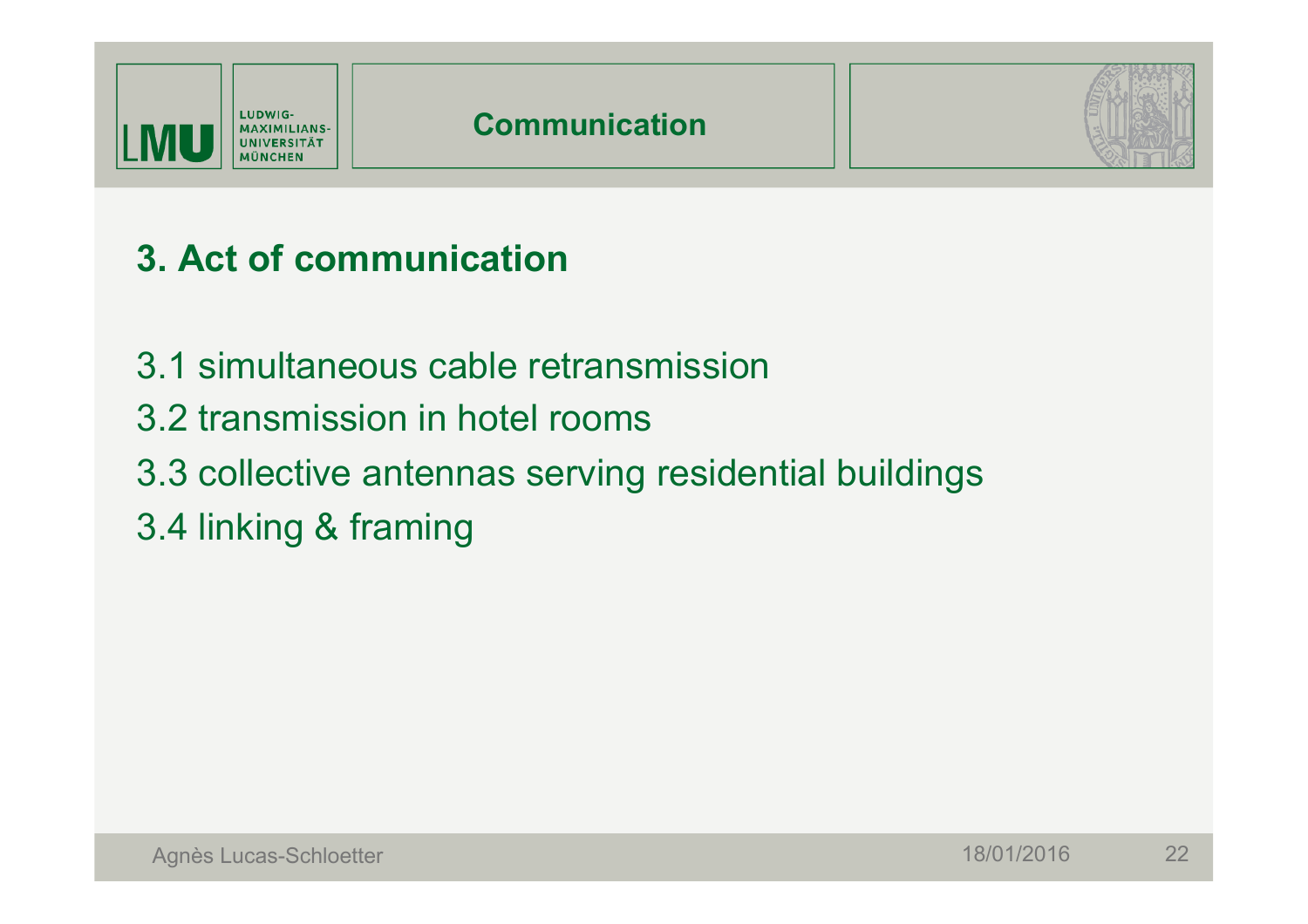



# **BGH 7.11.1980,** *Kabelfernsehen in Abschattungsgebieten*

- Large-scale cable television system (1,2 km<sup>2</sup>, 15.000 inhabitants), radio and TV programs are transmitted simultaneously with the broadcast made by broadcasting organizations -> transmission or reception?
- The simultaneous transmission of broadcasts subject to a copyright license and royalties exclusively in areas where the transmission of the broadcasting stations is blocked from reception (by high-rise buildings) with the aid of a cable television system does not further infringe the broadcasting right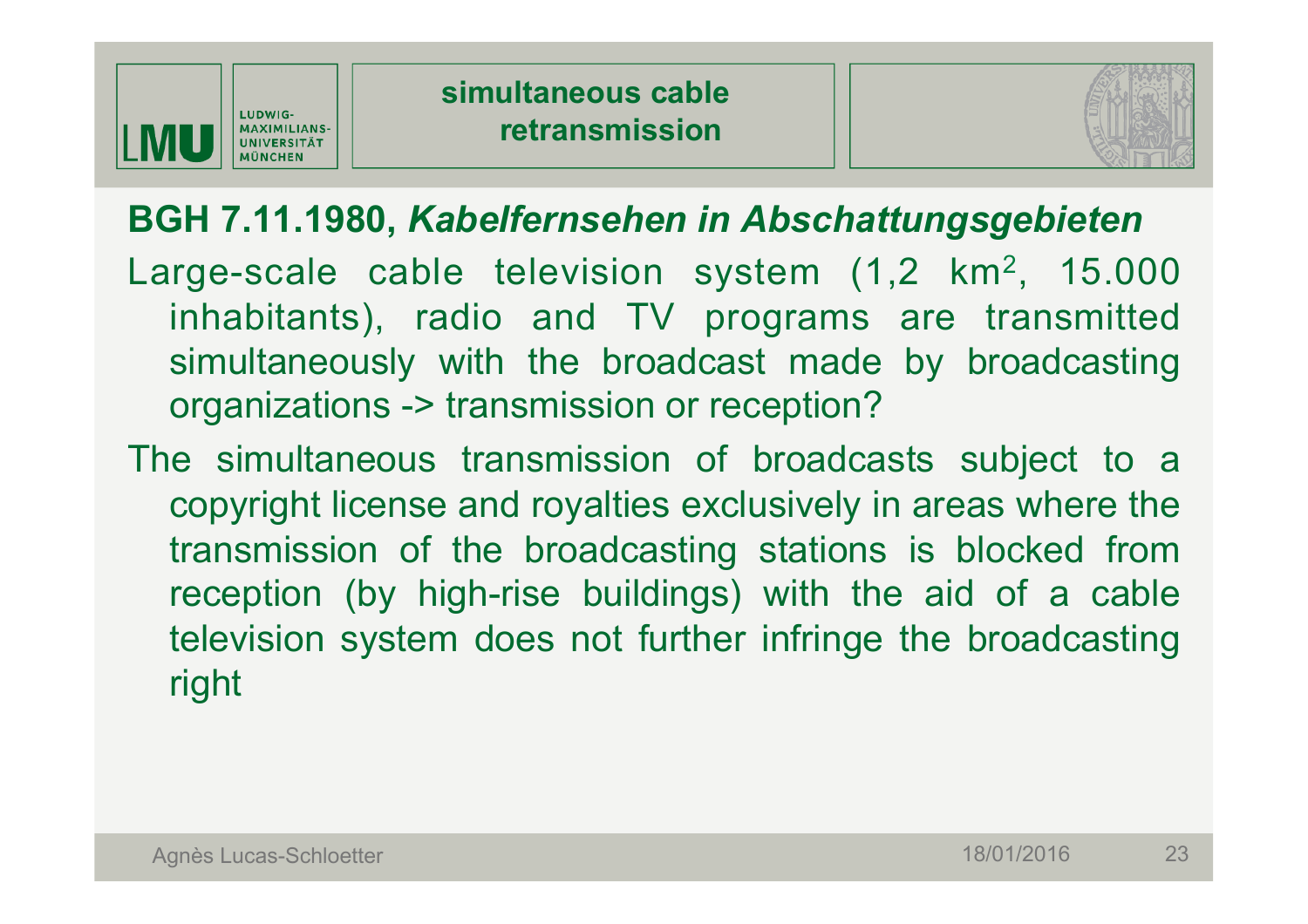



### **BGH 7.11.1980,** *Kabelfernsehen in Abschattungsgebieten*

"By authorizing the broadcast, the copyright owner has already given his consent to the transmission for the whole area of transmission. In case of a mere simultaneous retransmission of the broadcast of the originating organization to areas, where, for technical reasons, the broadcast transmissions cannot be received directly, the assertion of additional claims based on the broadcasting right is excluded. While there is technically a new transmission, this transmission does not open a new enlarged use of the work; it does not provide access to new listeners, but is limited to the technically necessary retransmission of the broadcast to listeners who, according to the intention of the copyright owner, are to have access to his work by the broadcast transmission; for these listeners, his broadcasting right is exhausted".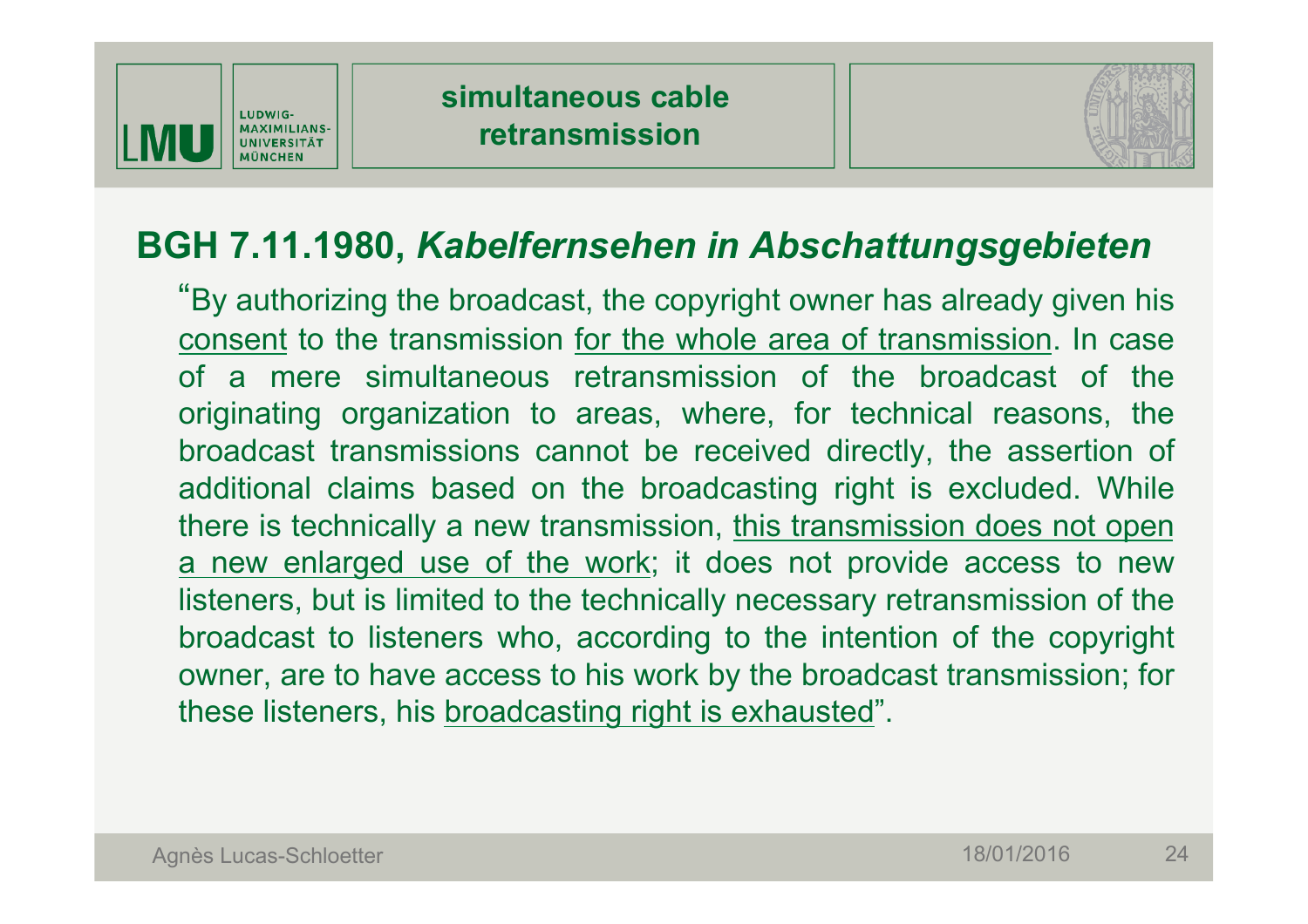



# **BGH 7.11.1980 -** *Kabelfernsehen in Abschattungsgebiet*

"It would be an approach unknown in copyright law if one would grant the copyright owner the right to derive an economic advantage from the elimination of impaired reception resulting from the construction of high-rise buildings. This must also apply when a third party closes a gap in reception in his own profit interest. This neither results in an additional different use of the work nor are the works made accessible to new additional group of receivers"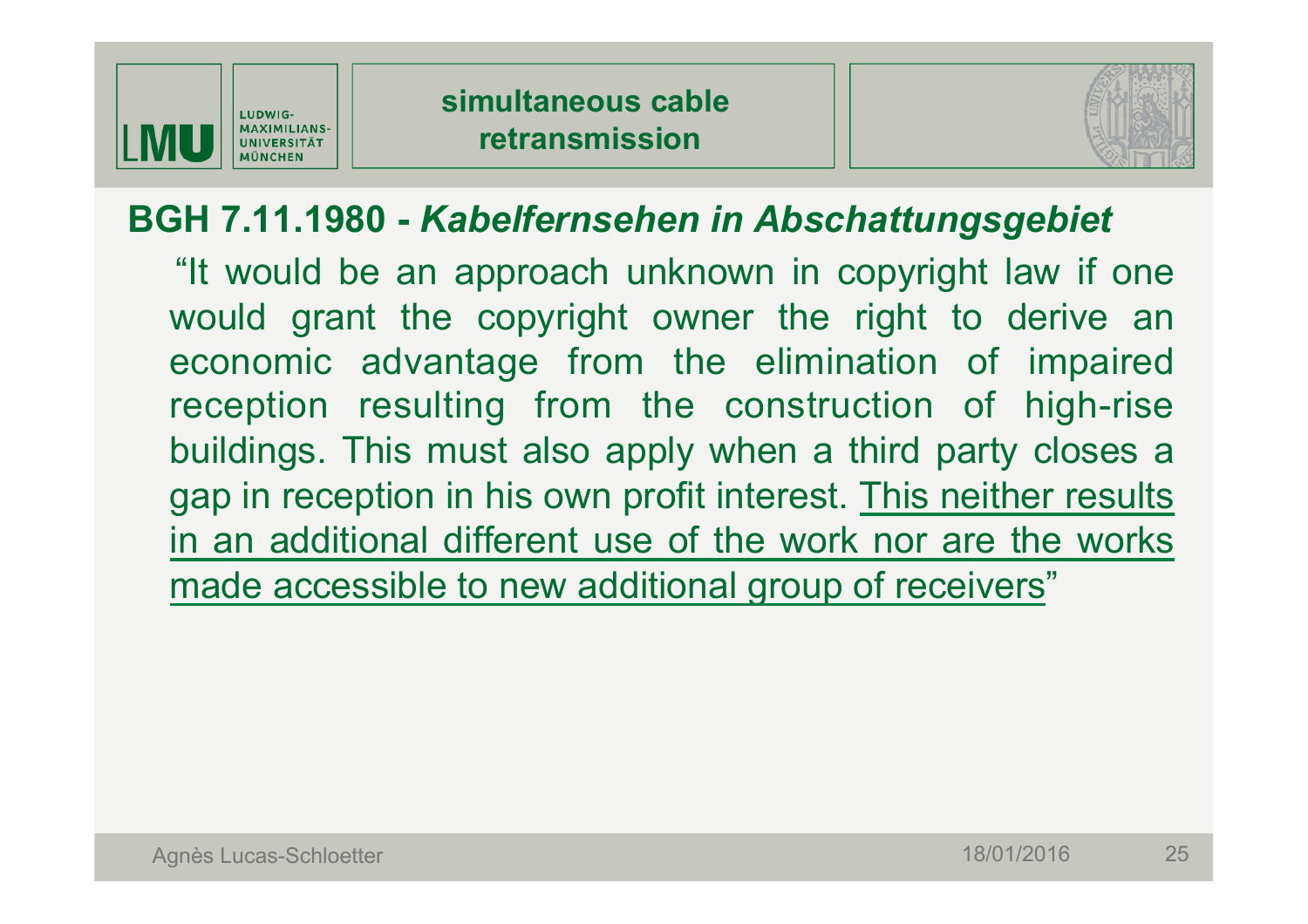



#### **BGH 4.6.1987 -** *Kabelfernsehen II*

- Retransmission of programs by a wide-band cable system to 1733 apartments notably in areas of a city where outdoor antennas are prohibited
- "The broadcasting right can be exhausted where an author grants to an originating broadcaster the right to transmit his work not only for the technical process of a particular transmission but for the intended audience of such a broadcast. The exhaustion of the right extends to the simultaneous cable retransmission of the program from the originating source when such retransmission is the only technical means for reaching the intended audience. This does not involve retransmission outside the service area"

rejects the argument of double compensation for the author

prohibition of outdoor antennas is irrelevant: "The claims granted to an author by statute cannot be excluded by a public-law constraint effecting commercial use of a work"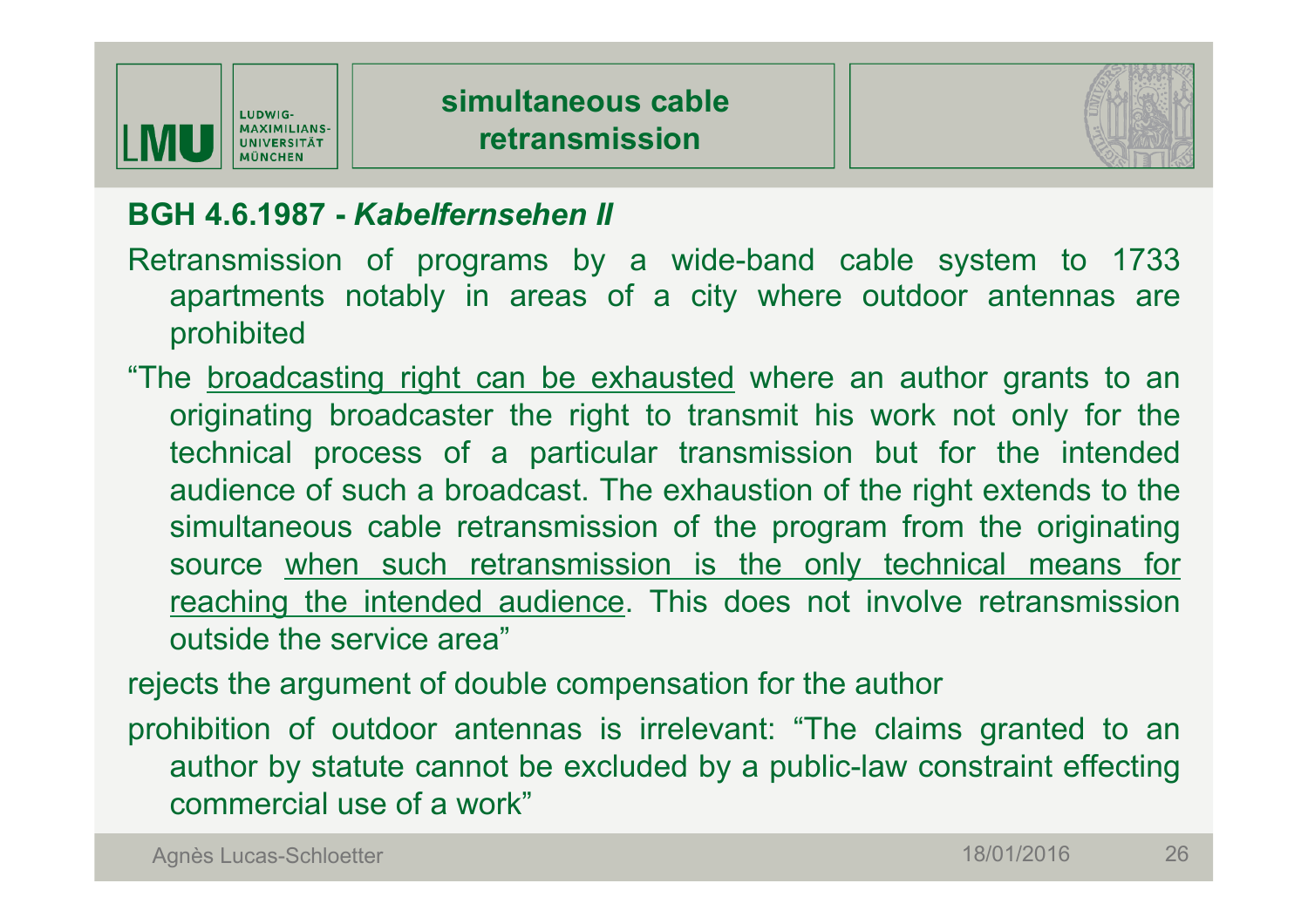



#### **Hoge Raad 30.10.1981 -** *Amstelveen*

- Cable television companies, which, without authorization on the part of the authors, relay televised films simultaneously and unchanged, infringe on the copyrights in these films, even if they do not reach a new audience
- A "communication publique" has an independent meaning, even for the audience within the direct-reception zone: not only for those who are located in the blind spot of a high-rise building which interferes with or obstructs direct reception, but also for the audience in general, because an improved-quality reception is usually assured and the so-called "forests of antennas" are eliminated"
- "It is therefore of no consequence whether a "new audience" is reached, in the sense of an audience which is thus enabled to receive a broadcast it would otherwise have to do without"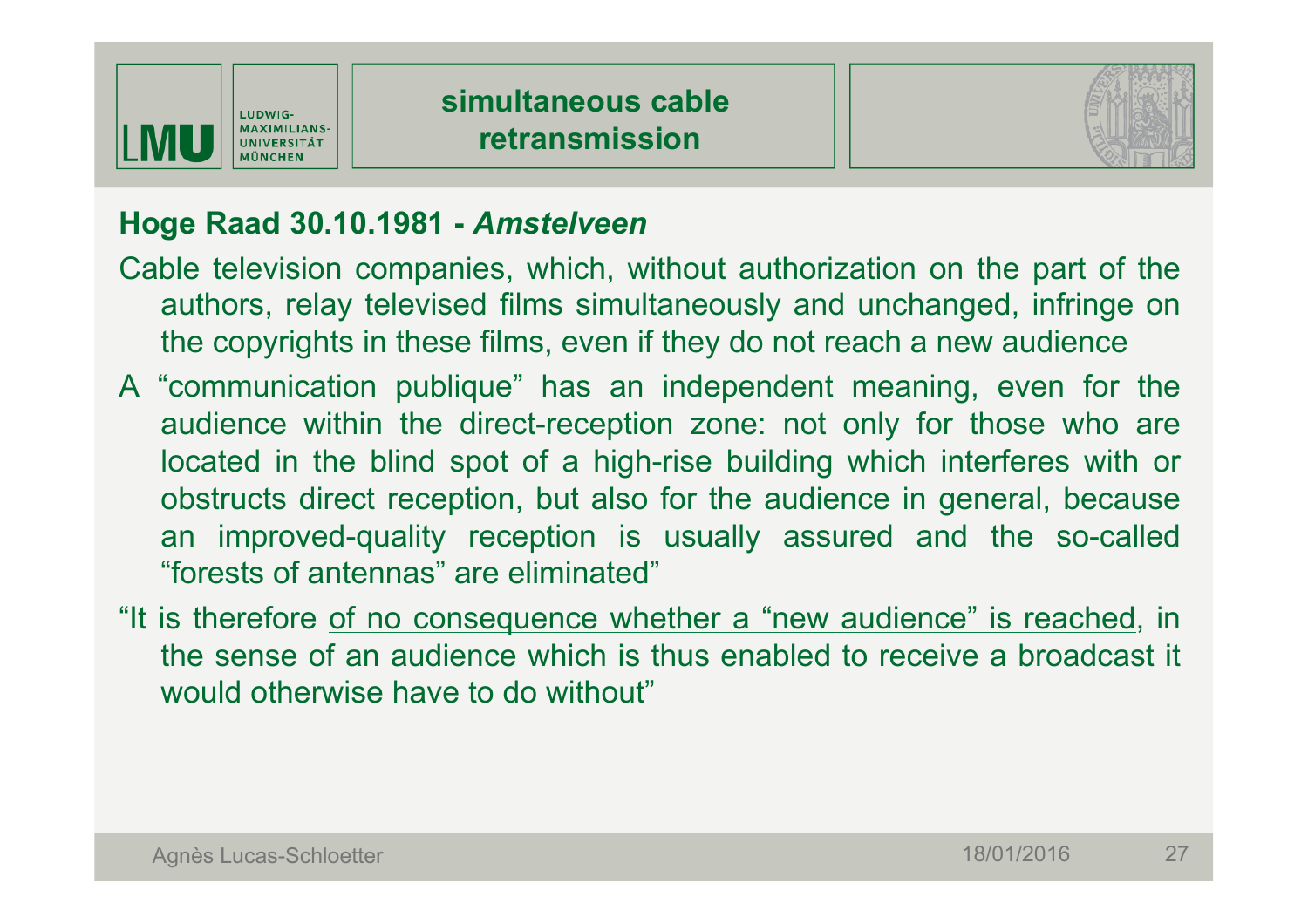



#### **Hoge Raad 25.5.1984 -** *Amstelveen*

- The fact that Amstelveen is located in the "direct reception zone", i.e. in the area where the programs retransmitted by means of cable distribution can also be received with an individual antenna is not of importance.
- Art. 11bis of the Berne Convention leaves no room for an exemption of the license requirement stated here, in the sense that the requirement would not apply to the case in which the retransmission takes place in what is known as the service area.
- No rule in law entails that the copyright owner, in having given permission to broadcast, must be considered as having taken the service area into account and having included it in the arrangement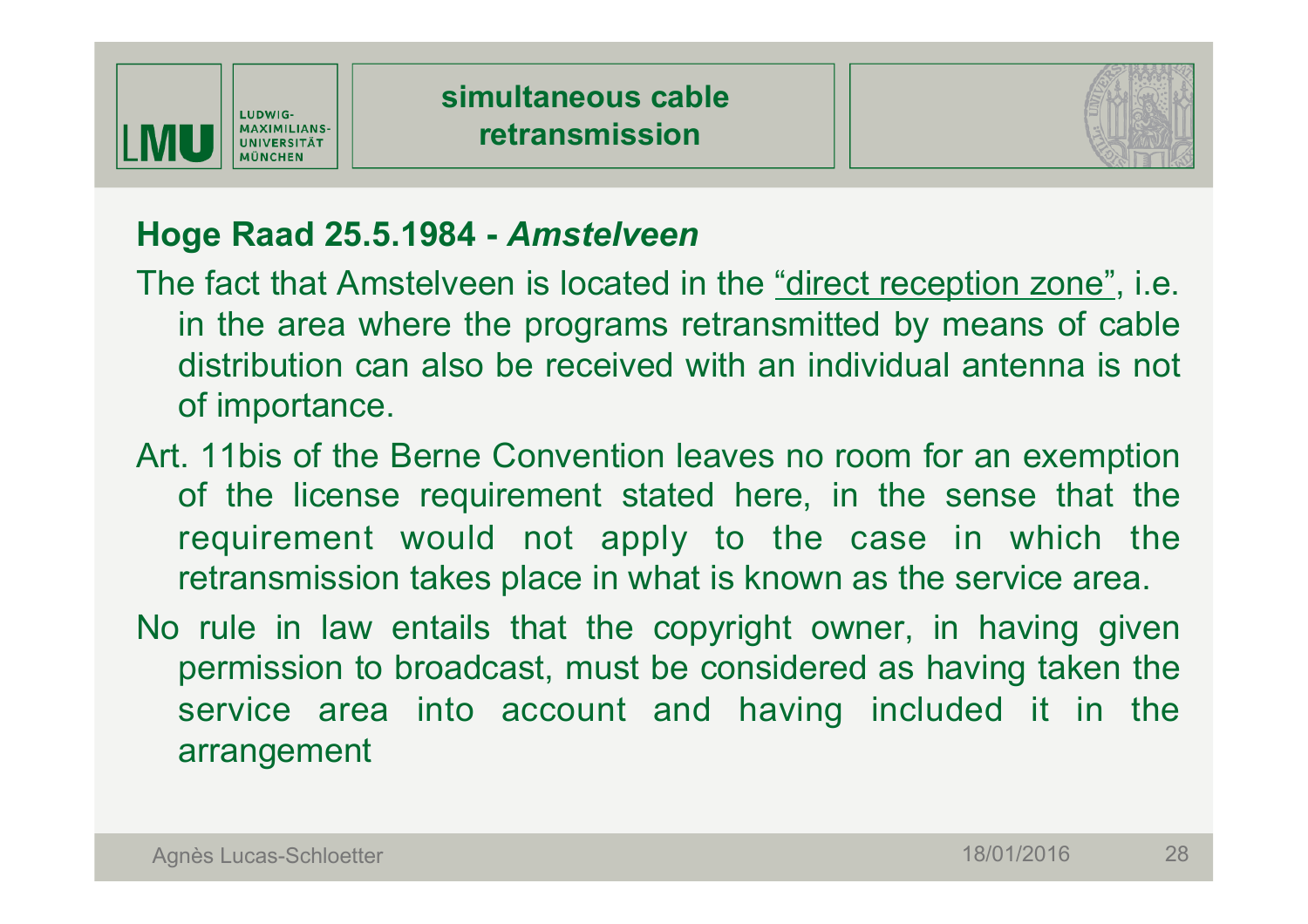



### **Specific issue of direct injection (initial transmission)**

- = whether a transmission of TV programmes to the public by cable should be qualified as a retransmission by cable if it is preceded by a point to point transmission between the broadcaster and the cable operator
- Explanatory Memorandum, SatCab Proposal, 36: "however, there is no cable retransmission in the sense of this proposal, if the programme is merely delivered by point-to-point communication to the cable head end without being the subject of a simultaneous primary broadcast"
- If there is no initial broadcast there is no retransmission by cable; and if there is no retransmission by cable no right of retransmission can be asserted by the collecting societies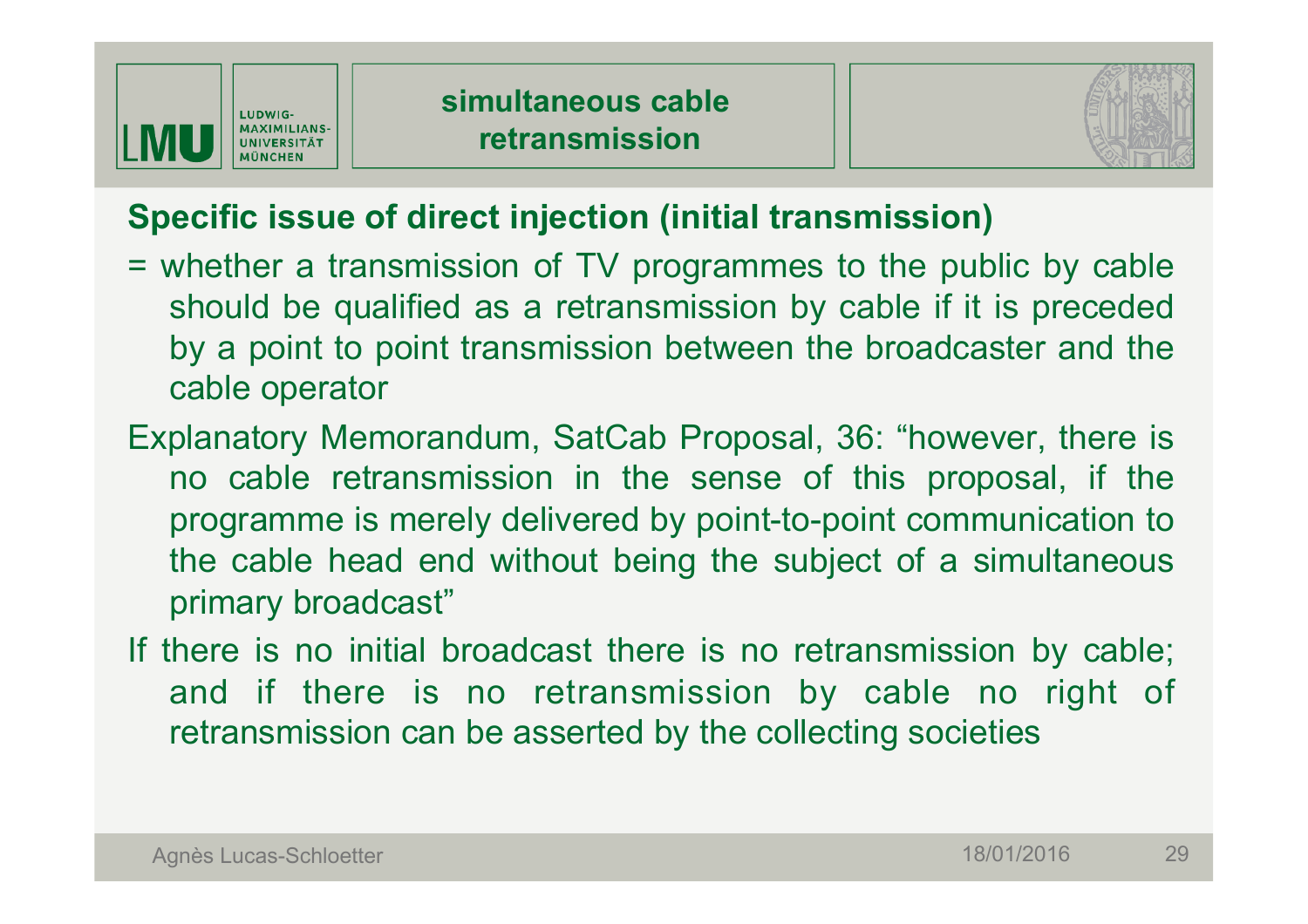



# **Encrypted signals**

# **Hoge Raad 19.6.2009,** *Vereniging Buma / Chellomedia*

- transmission by satellite to the cable distributor is not a communication to the public since the transmitted encrypted signals are meant for the cable operators but not for the general public.
- "public" should be interpreted in conformity with the interpretation given by the CJEU in *SGAE* and *Lagardère* = an indeterminate number of potential viewers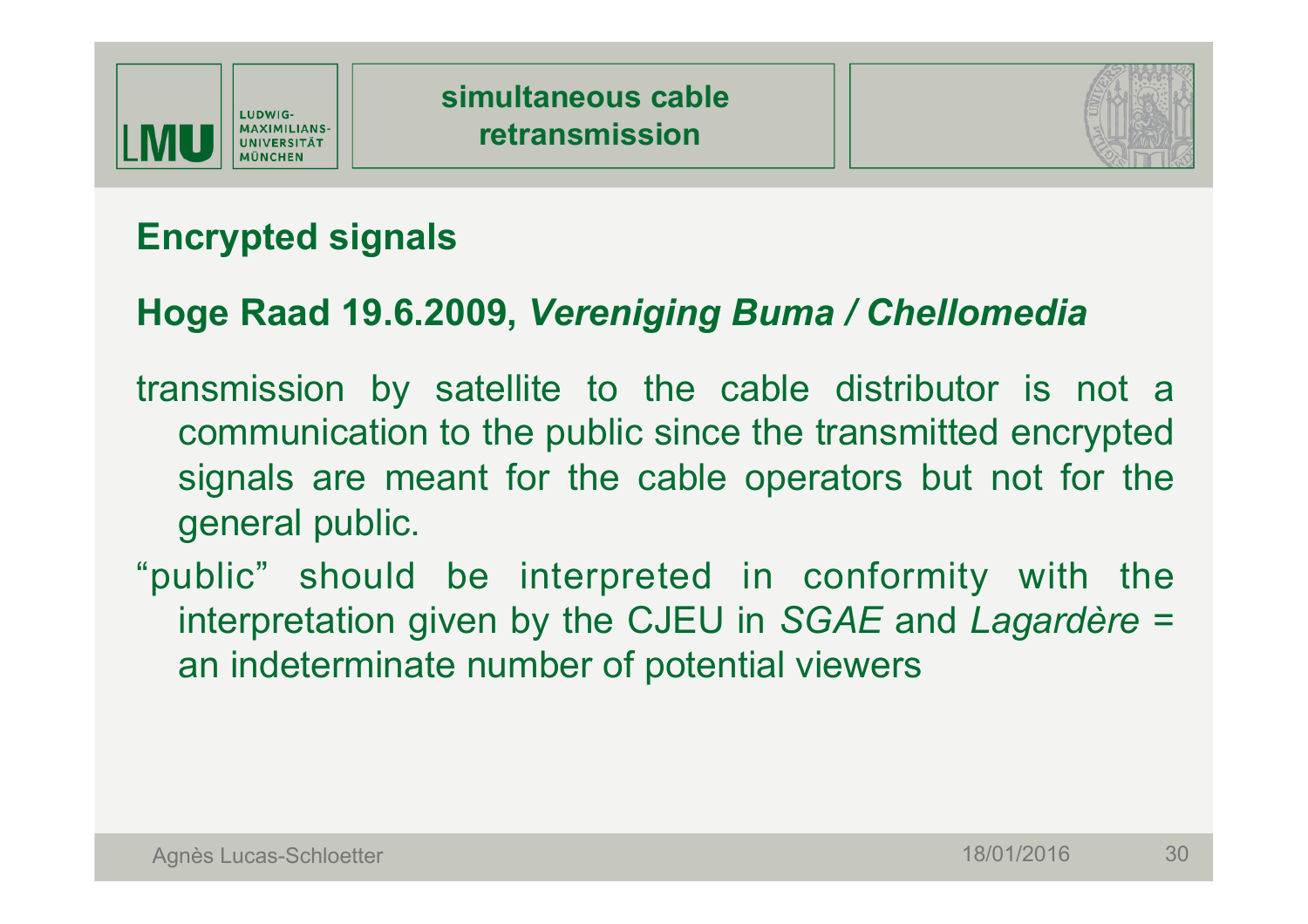



# **Media Gateway**

# **Hoge Raad 28.4.2014,** *NORMA / Vereniging NLKabel*

- The direct transmission by the broadcaster to the cable operator (which is not accessible to the public) is not a broadcast -> the subsequent distribution of the programmes by the cable operator is not a re-transmission -> no mandatory collective management in case of primary transmission by cable
- -> the mandatory collective management of cable retransmission rights prescribed by art. 9 of the SatCab Directive does no longer apply, nor does the rule of art. 9.2 that the relevant collecting societies have a mandate to represent nonmembers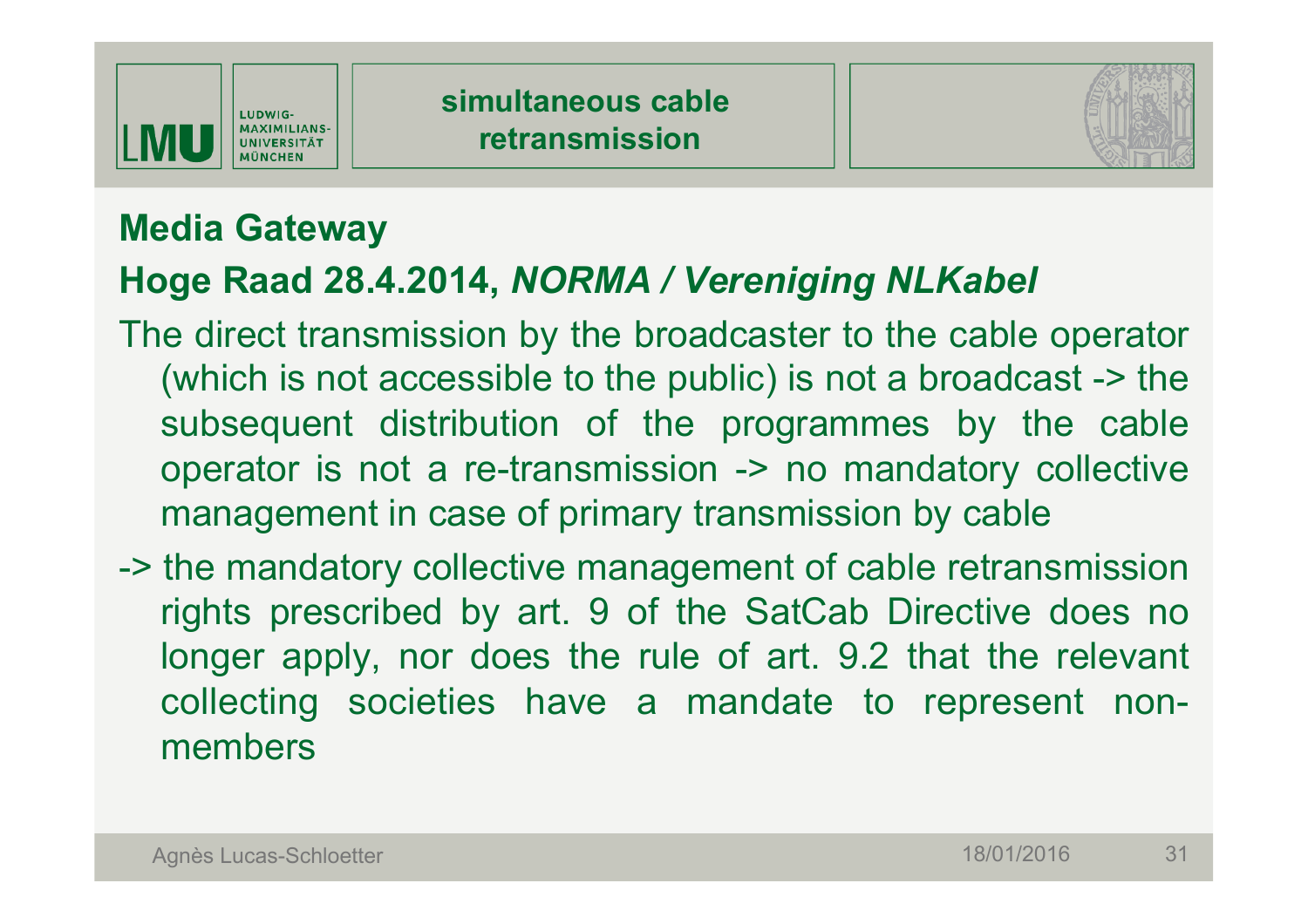



#### **Direct injection**

CA Bruxelles 25.6.1998, *Uradex*

Cable distribution following a direct injection = retransmission by cable to the public

There is no substantial difference between a retransmission following a direct injection or following a broadcast of the programme, since in both cases there is a new communication to the public by a different organisation than the broadcaster (art. 11bis (1) (2) BC)

CA Antwerpen 4.2.2013, *SABAM / Telenet*

No retransmission by cable, since no primary broadcast to the public

Telenet does not reach a new public, since the signals transmitted by the broadcaster to the cable operator is not meant for the public

Trib. com. Bruxelles 29.1.2013, *SACD / Coditel*

The direct injection should not be qualified as an act of broadcasting, but rather as a private communication. Technically, there is no longer a retransmission of a primary broadcast -> question referred to the CJEU -> *SABAM / SBS Belgium*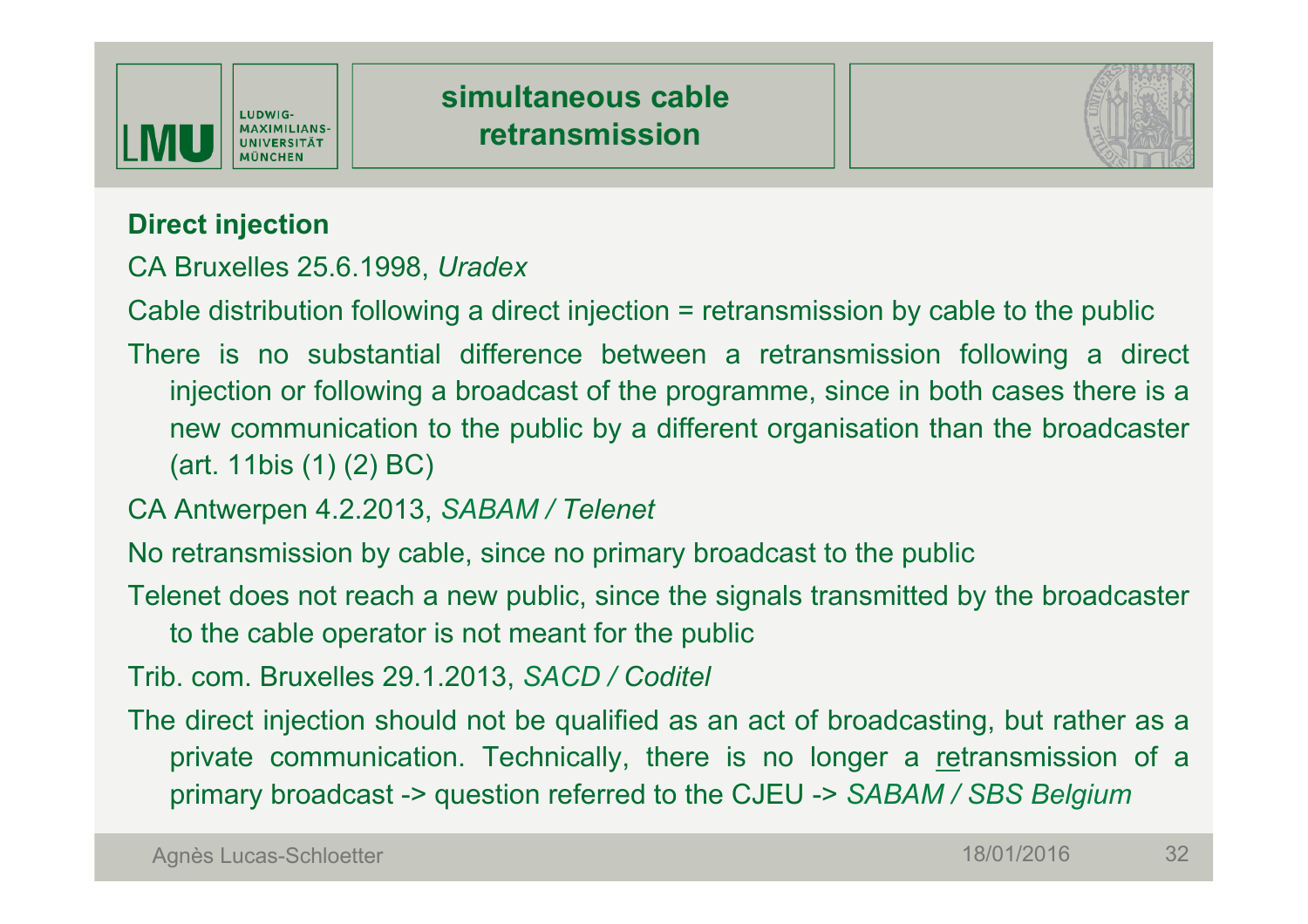



# **Technology-neutral understanding of cable retransmission?**

- question = whether a retransmission by other means than the traditional coaxial cable network is a "retransmission by cable" in the sense of the SatCab Directive
- issue at stake = whether operators can negotiate with collecting societies or have to clear the rights on a individual basis
- retransmission of a broadcast through Internet = restricted act of communication to the public (CJEU *ITV Broadcasting* -> other technical means rather than new public criterion)
- UK (sec. 73 CPDA) & Austria (§17 (3) UrhG) -> exemption of cable retransmission of public service broadcasting channels (BBC, ORF)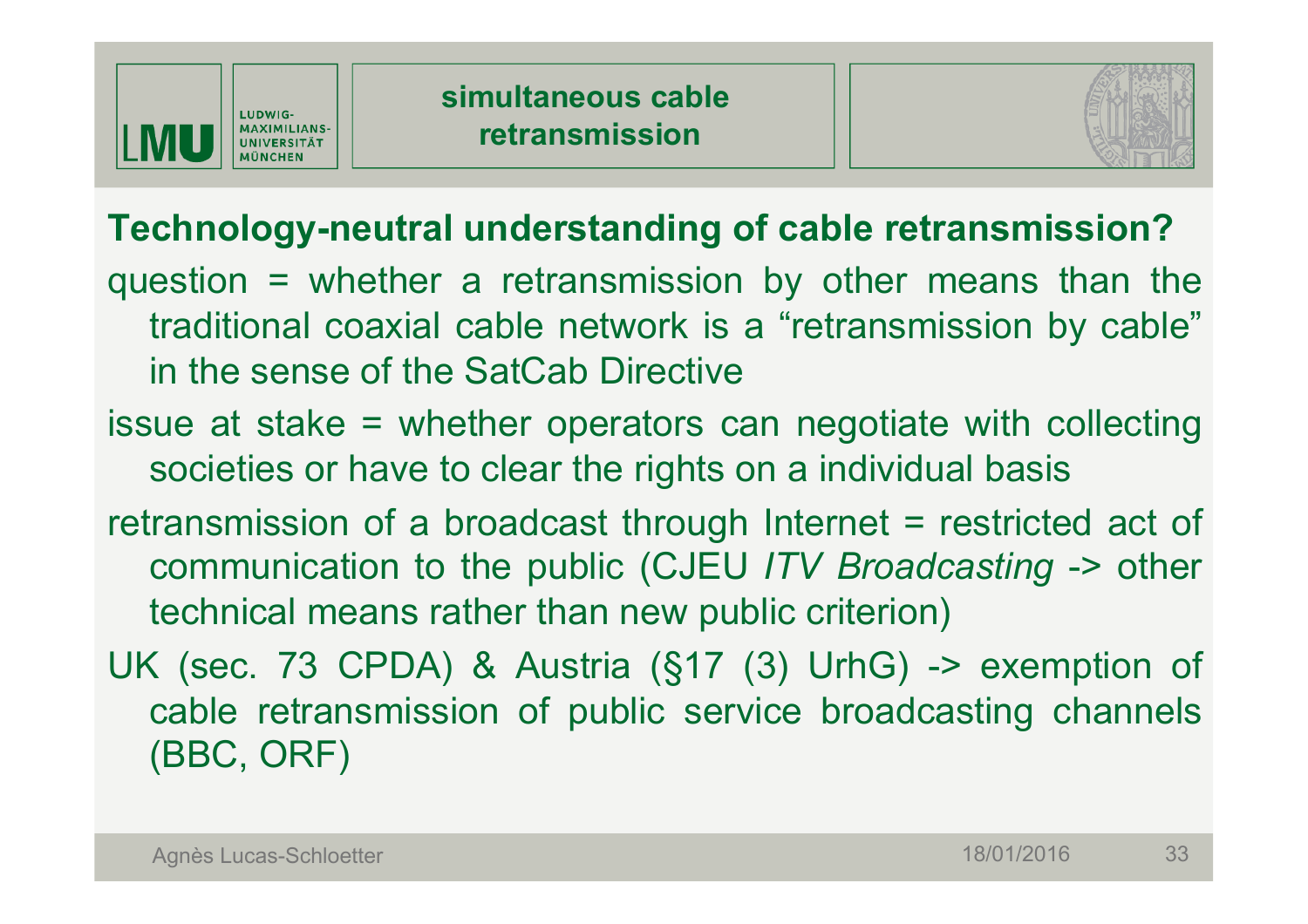



**Austria** -> technical-neutral wording of the retransmission right, which is not restricted to the transmission via cable or microwave system ("Leitung") and thus also covers streaming of a TV programme via UMTS mobile signal

#### OGH 26.8.2008 *UMTS-Mobilfunk I*

- The normative purpose of exempting cable companies from the individual challenges in acquiring rights, if they only transmit radio programmes unaltered and simultaneously, applies to cable operators as well as to mobile network operators.
- The comprehensive and content-wise unaltered transmission of the ORF television programmes in the national territory by means of streaming via a UMTS mobile network (which is marginally time-delayed only for technical reasons) is deemed a part of the original broadcast pursuant to Sec. 17 para 3 of the Austrian Copyright Act.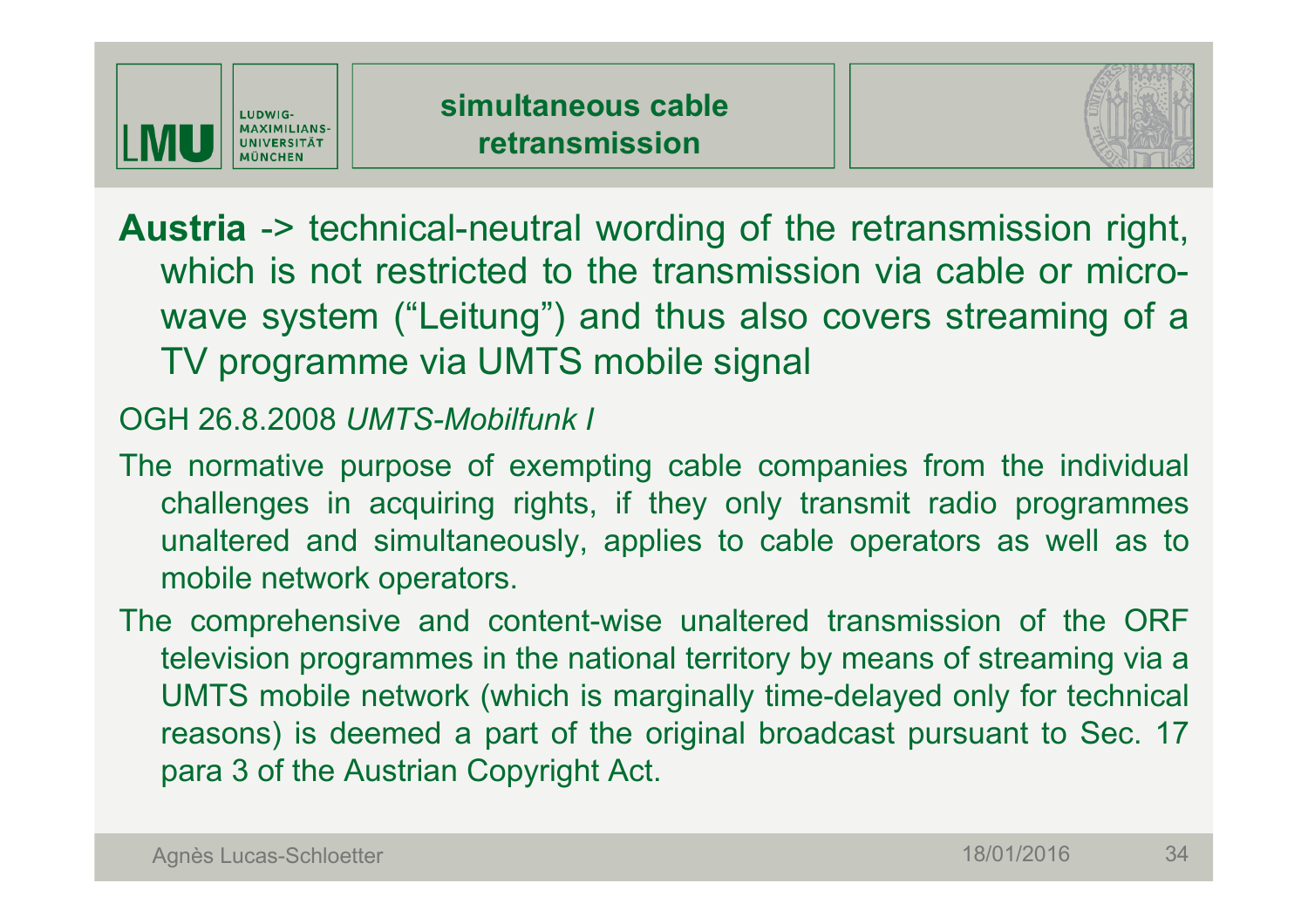



### **Austria**

# OGH 24.2.2009 *UMTS-Mobilfunk II*

OGH 22.11.2011 *UMTS-Mobilfunk III*

- The separate payment for a simultaneous, comprehensive and unaltered transmission of an ORF television programme in the national territory by means of streaming via a UMTS mobile network resulted in a double burdening of the consumer and – correspondingly – a potential multiple compensation for the author for the same performance.
- By granting of the right for initial transmission, the author has received such amount, which he deemed appropriate as compensation for the enjoyment of his work by the recipient (who can only receive the programme once at a time).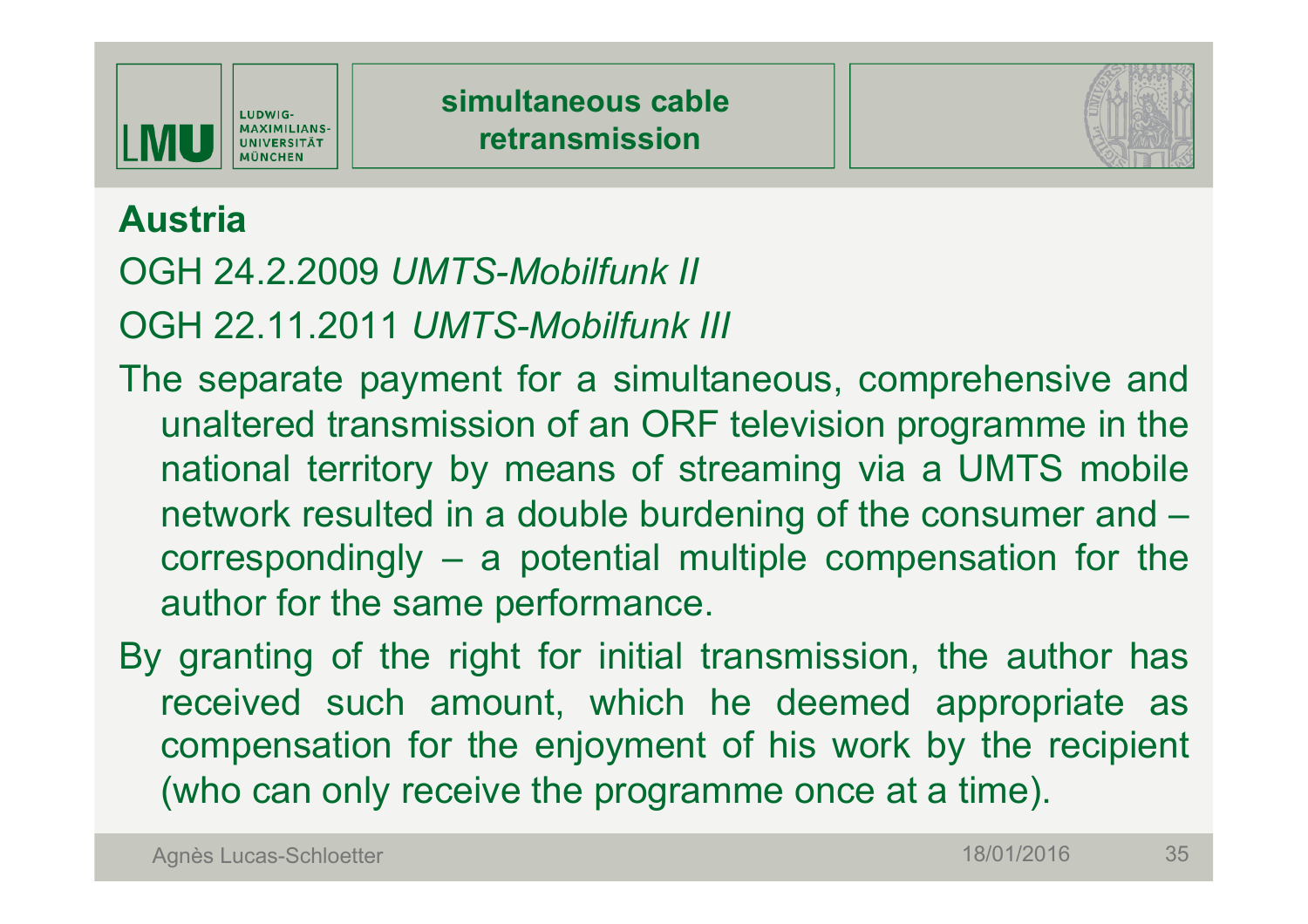



# **UK**

### *ITV Broadcasting Ltd v TVCatchup Ltd* [**2013**] **EHWC 3638 (Ch)**

- Online streaming falls within the meaning of retransmission 'by cable' under sec. 73 CPDA. However, retransmission via cable "does not include transmission to mobile devices via a mobile network".
- The sec 73 defence is not compatible with Art. 5(3)(o) of the Directive 2001/2

### *ITV Broadcasting Ltd v TVCatchup Ltd* [**2015**] **EWCA Civ 204**

- Court of Appeal upheld the High Court's decision on this point and referred the case to the CJEU for a second time (C-275/15)
- Does 'cable' have a technologically specific meaning, restricted to traditional cable networks operated by conventional cable service providers or a technologically neutral meaning which includes functionally similar services transmitted via the internet ?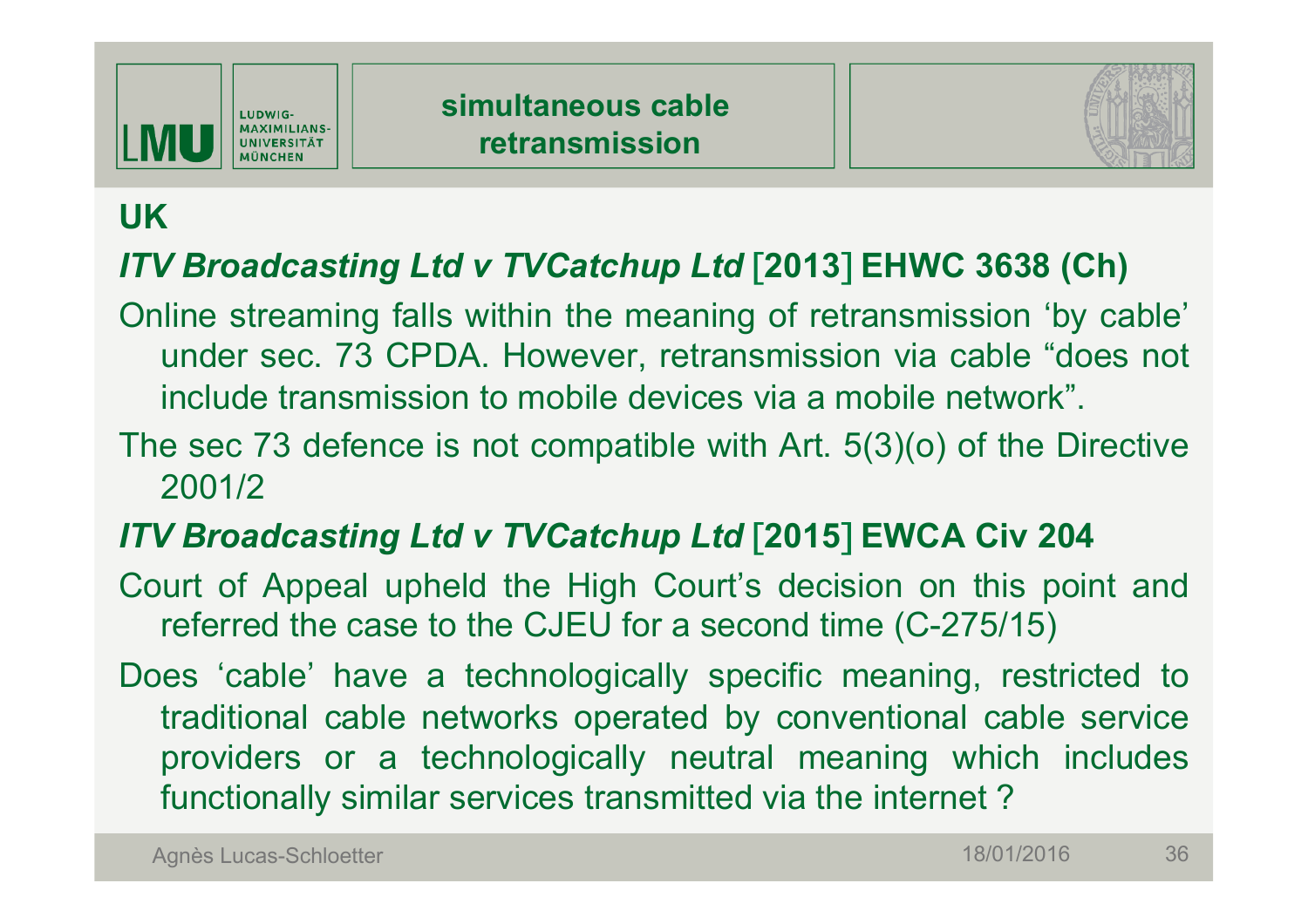



**Germany** -> technology-specific approach of § 20b UrhG

# **LG Hamburg 8.4.2009** *- Zattoo*

The simultaneous and unaltered retransmission of TV programs via the Internet Protocol does not constitute cable retransmission pursuant to sec. 20b Copyright Act.

Mandatory collective management  $=$  exception that has to be construed in a narrow sense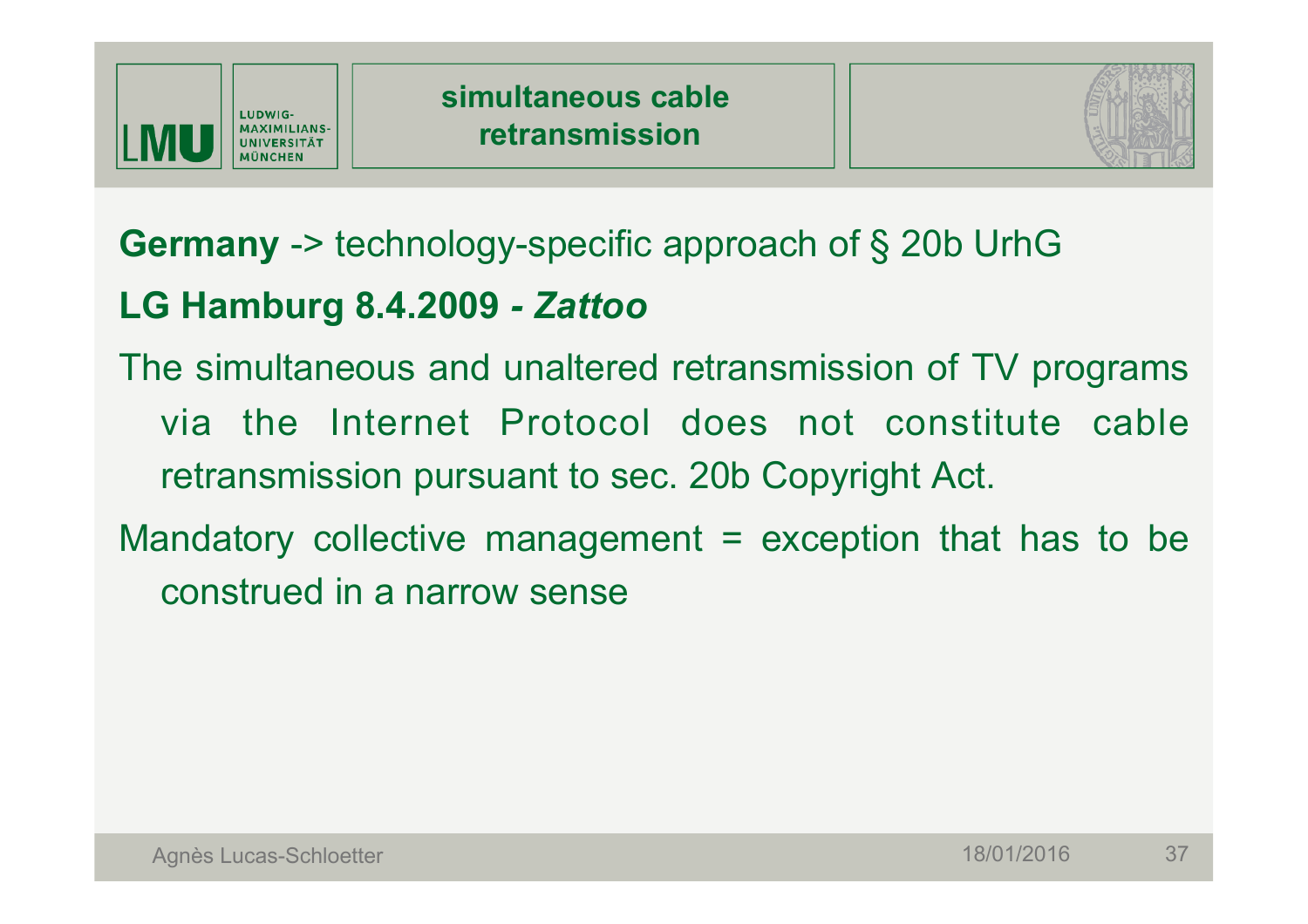

#### France

#### **Cass. Civ. 23.11.1971,** *Le Printemps*

"Since a hotel room has to be regarded as a private room, the receiving of works from the repertoire of the SACEM by the guests of the hotel "Le Printemps" was covered by the license granted to the radio station and there is no room for further license"

#### **Cass. Civ. 6.4.1994,** *CNN*

"Although each guest only occupies a room of his own, the aggregate of all guests of the hotel forms a public to which the hotel management transmits TV program in the course and for the purpose of its commercial activities"

### **Cass. Civ. 14.1.2010,** *Hotel Franklin Roosevelt / SACEM*

"les clients de l'hôtel, bien qu'occupant les chambres individuelles à titre privé, constituent un public"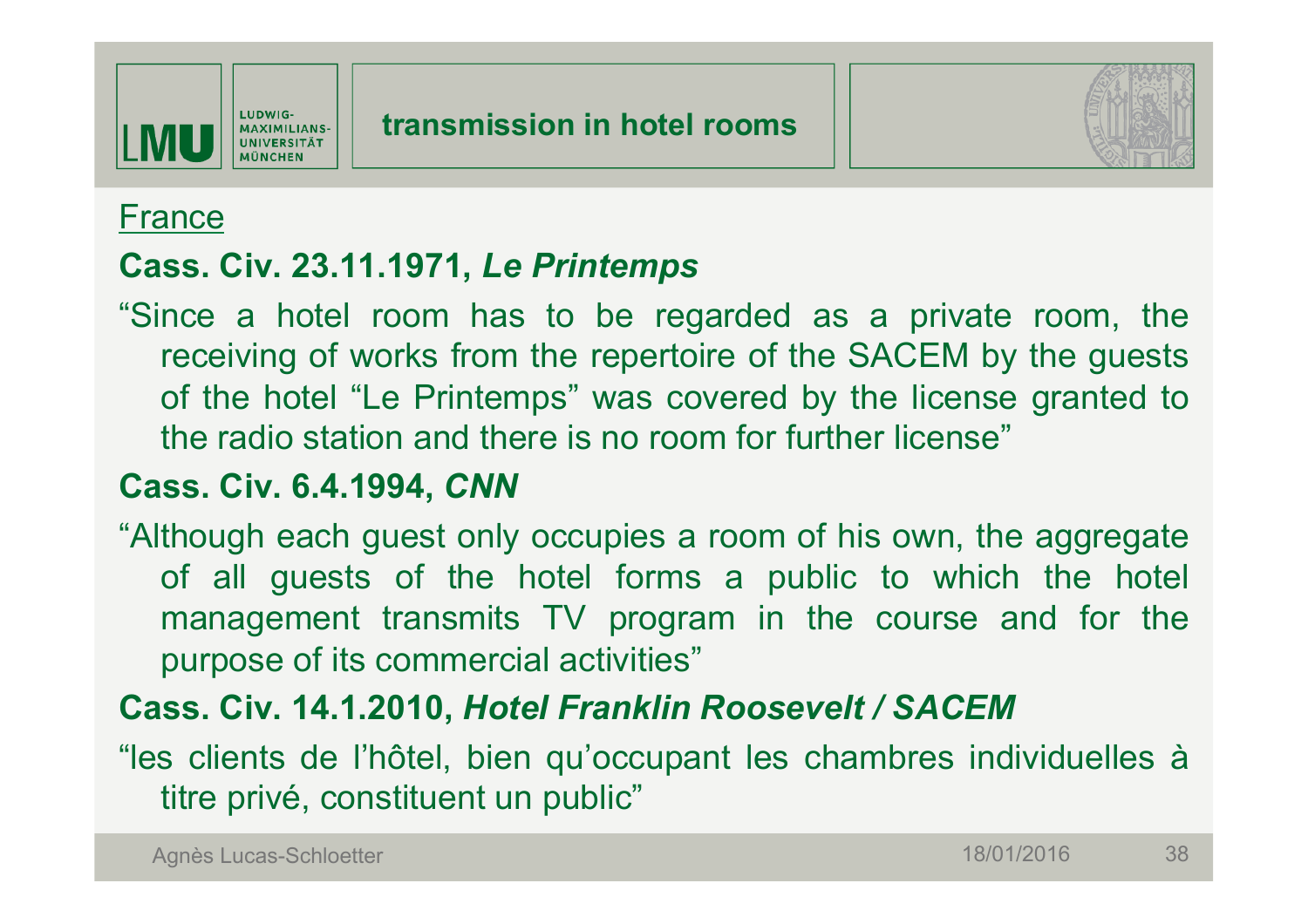

#### Austria

#### **OGH 16.11.1971,** *Hotel-Rundfunkvermittlungsanlage*

"It is decisive whether the reception is made in a private sphere or in public. (…) the hotel guests remain within their private spheres, just as if they were enjoying the broadcasts in their own homes"

#### **OGH 17.6.1986,** *Hotel Video*

The transmission of video films from a 'central hotel video equipment' to the individual hotel rooms does not fall within the scope of the cable retransmission right but constitutes public performance. It is *irrelevant* for the publicity of the performance that the enjoyment of the works takes place within the private sphere of the individual hotel guests.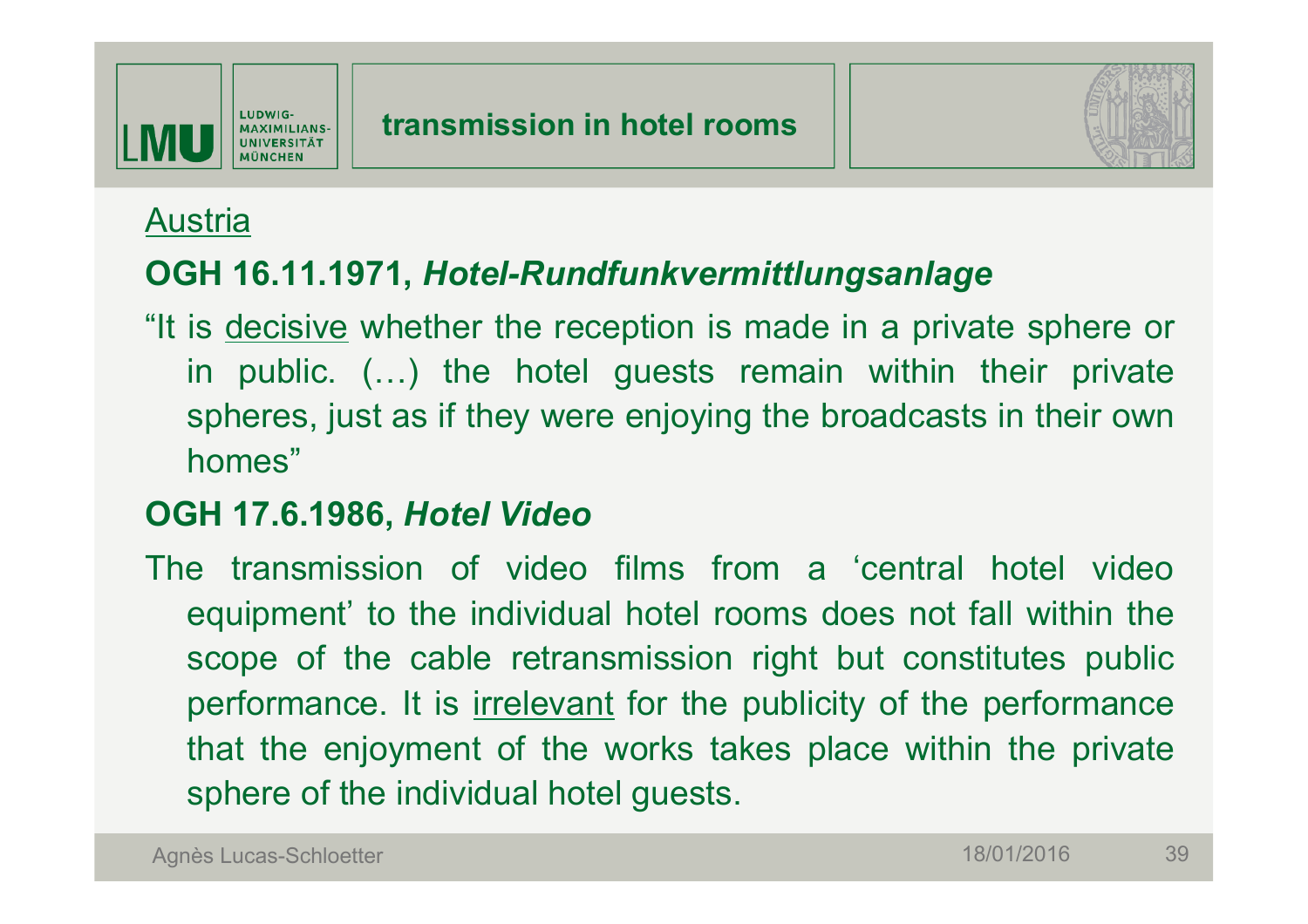

### **OGH 16.6.1998,** *Thermenhotel I*

 "there is a difference between the reception of broadcasts in a hotel room and in communal rooms, to the extent that the hotel keeper only makes available facilities in the hotel room, leaving it to the individual hotel guest to make use thereof. In contrast, if broadcasts are communicated in communal rooms, the communication is as a matter of principle independent of whether the individual person actually wishes such communication"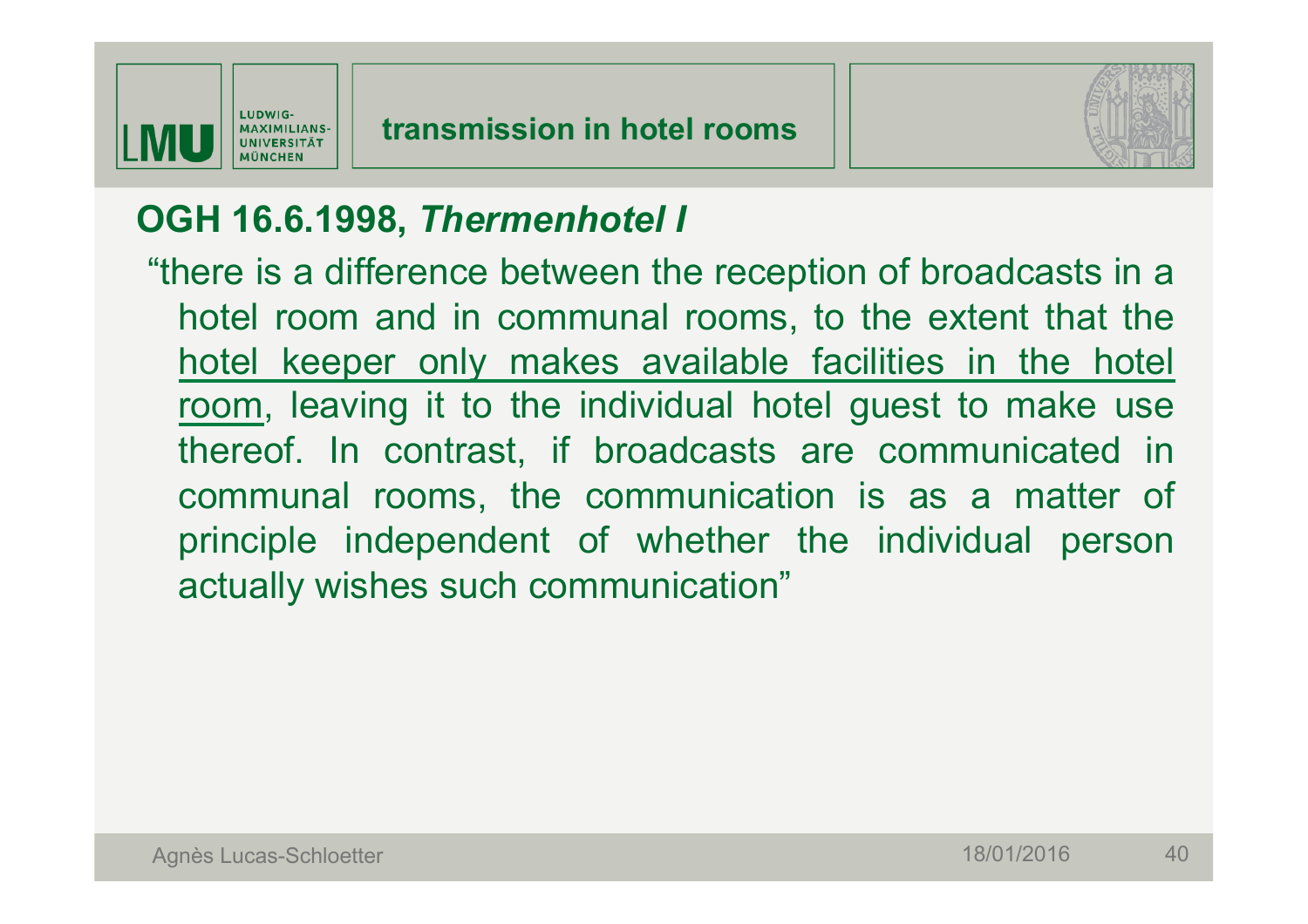



# **OGH 31.8.2010,** *Thermenhotel II*

the CJEU's case law (*SGAE* and *ODSS*) has to be applied

 -> the transmission of television signals by the manager of a hotel to TV sets located in single guest rooms of the hotel is a copyright restricted act of communication to the public irrespective of the technical means used to transmit the signal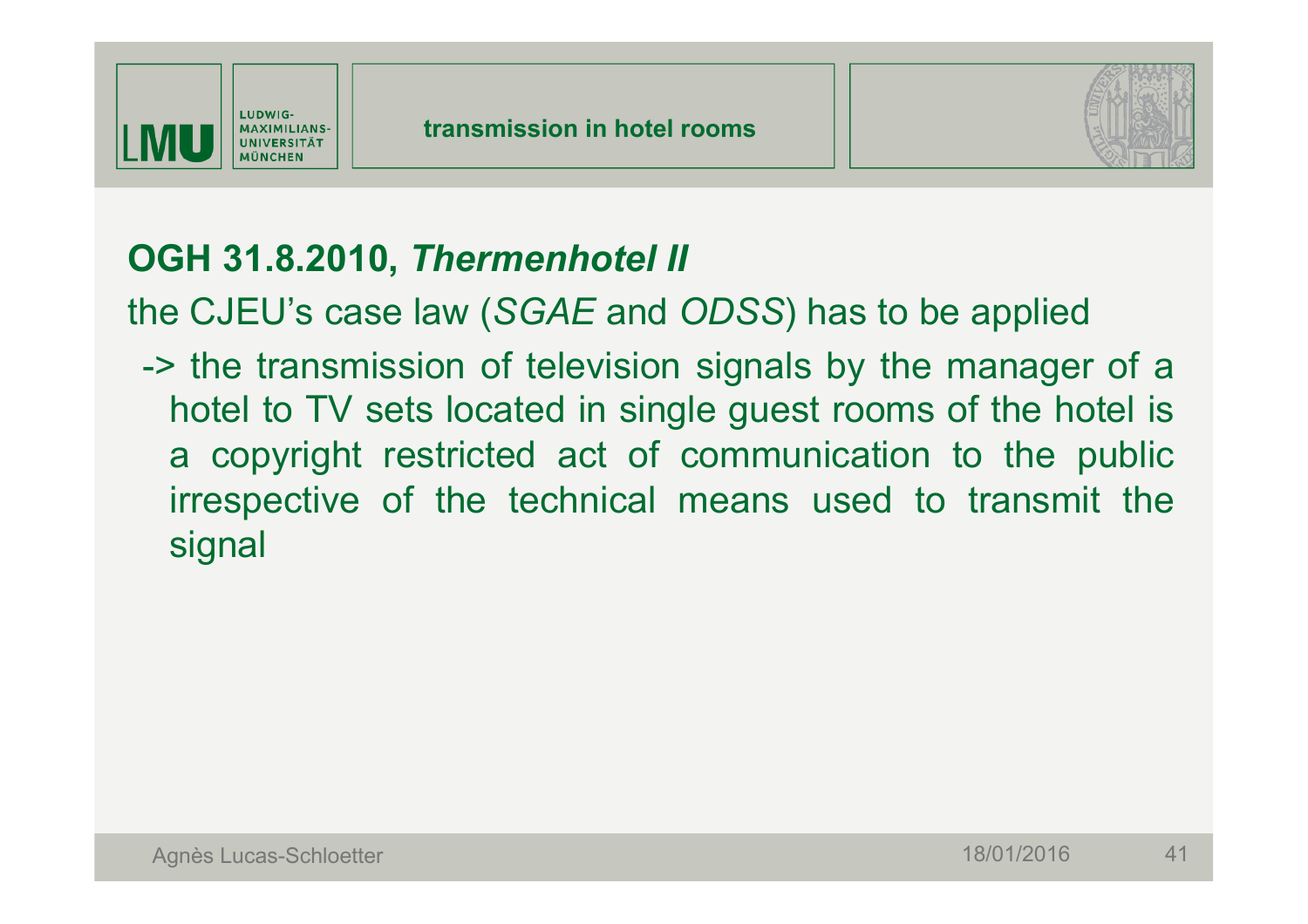

### **Greece**

### **Cass. 4.11.1980,** *AEPI / Fokas Electra Palace*

"toute exécution musicale dans un hôtel, c'est-à-dire un lieu accessible au public, où des clients se renouvellent sans cesse (…) doit être considérée comme une exécution publique; le fait que cette retransmission ait lieu dans les chambres des clients ne lui enlève en aucune façon son caractère public (dès lors) qu'elle s'adresse à un nombre indéterminé de personnes n'ayant pas de relations personnelles avec l'hôtelier"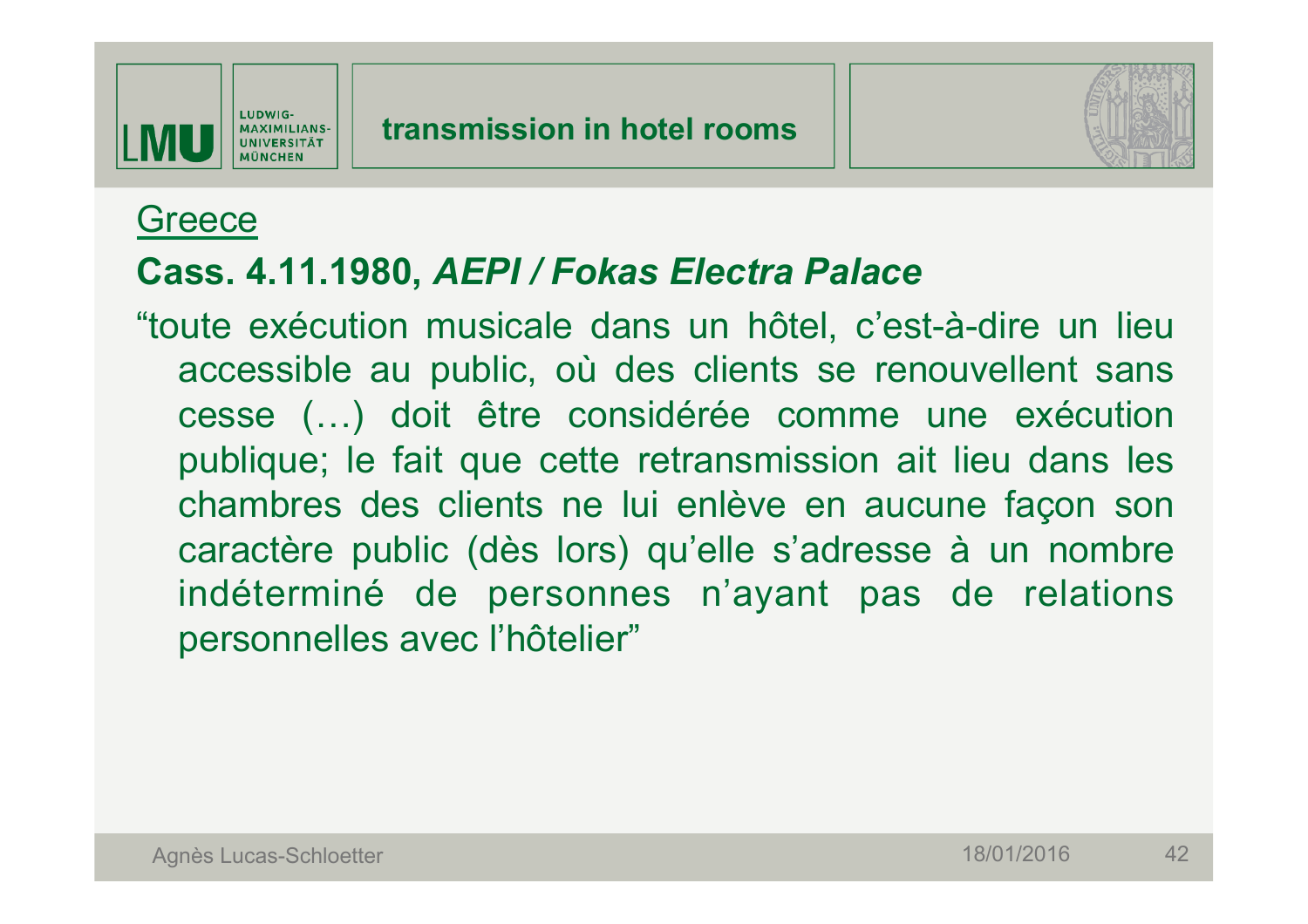



#### Sweden

#### **Cour suprême 27.3.1980,** *STIM / Hôtel Mornington & Hôtel Wellington*

- Appareils radio installés dans les chambres et reliés à une installation centrale + chambres équipées d'un récepteur de télévision qui n'est relié à aucune installation centrale
- La transmission d'œuvres musicales par les installations centrales de rediffusion à destination des appareils de radio situés dans les chambres constitue une exécution publique: "Le fait que les clients de l'hôtel soient individuellement libres de décider si et dans quelle mesure ils souhaitent profiter de l'exécution et que ceci ait lieu séparément dans l'intimité de leurs chambres n'affecte pas cette conclusion.
- L'installation des récepteurs de télévision avait pour but explicite de mettre les œuvres à la disposition du public et que, du point de vue pratique, la différence entre cet acte et la transmission à l'aide d'un système central de rediffusion est négligeable -> cet acte est également une exécution publique pour laquelle l'autorisation de l'auteur est exigée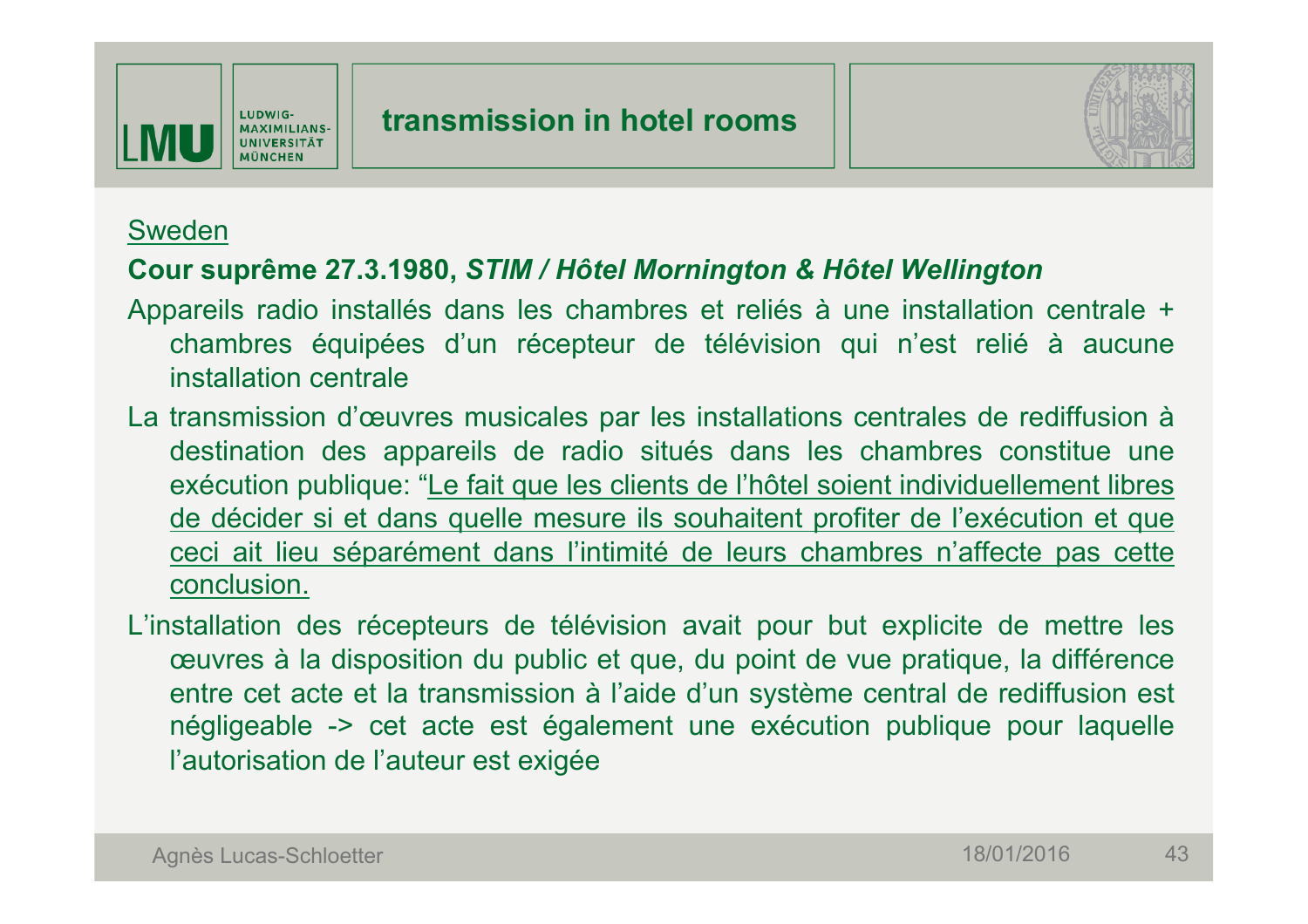



### **Germany**

### **BGH 17.12.2015 -** *Königshof*

A copyright relevant act of communication to the public requires a transmission of protected works by the user. Accordingly, for example the operator of an hotel undertakes an act of communication when forwarding the TV signals via a distribution device to the TV sets in the guest rooms. The mere provision of equipment which enables a communication does however not constitute an act of communication. The hotel operator who only equips the guest rooms with TV sets, which allow the receipt of television programmes via an indoor antenna, does not communicate the TV programme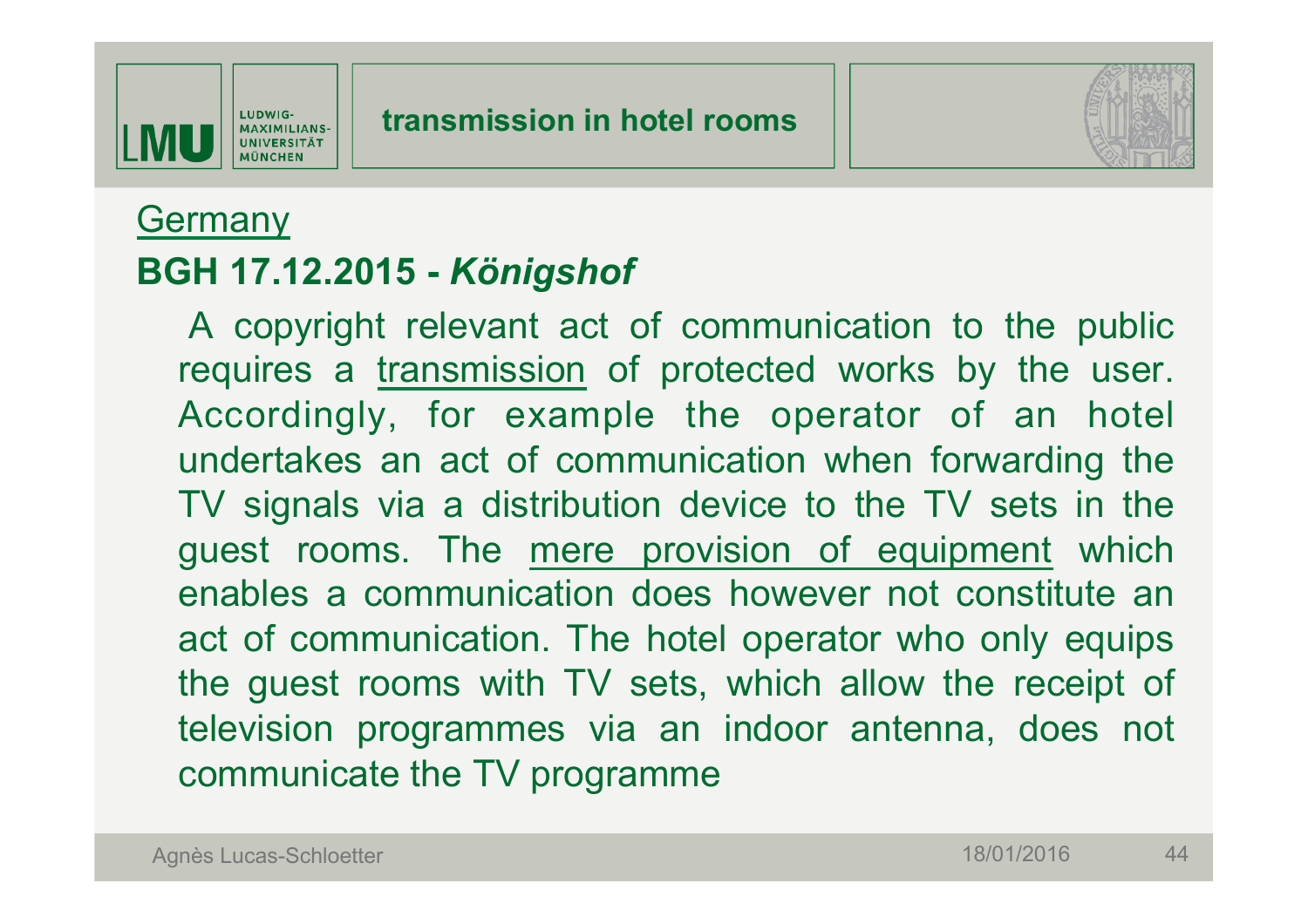



# **Austria**

statutory license -> exemption of communal antenna facilities in § 17(3)(2), which are seen as mere reception devices, except if they exceed a certain scope in terms of the number of connected participants (500) or spatial dissemination (location of reception facilities on contiguous plots of land and no part of the facility uses or crosses a public right of way, or the antenna is more than 500 meters from the location of the reception facility or the location of the closest reception facility)

# **UK**

exemption of collective antennas within the direct reception zone (sec. 73 CPDA)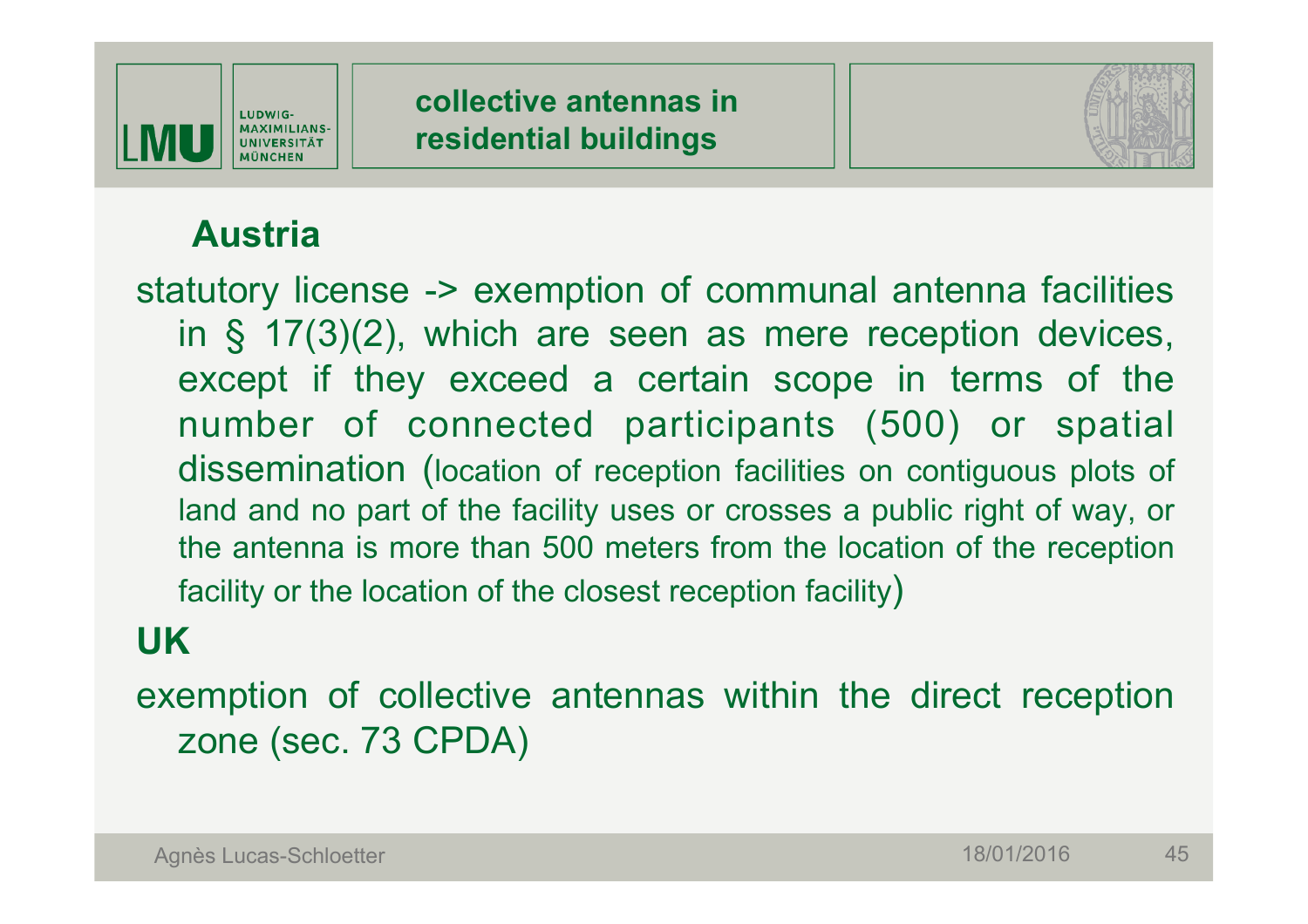



# **Hoge Raad 24.12.1993,** *Small Cable Network*

Collective reception of TV programmes by means of small collective antenna systems = communication to the public

"It is not up to the courts to fix a quantitative criterion such as a certain number of subscribers, on the grounds of which the service provided by certain collective antenna systems could be exempt from the obligation to obtain the copyright owner's permission, as such a quantitative criterion would be arbitrary"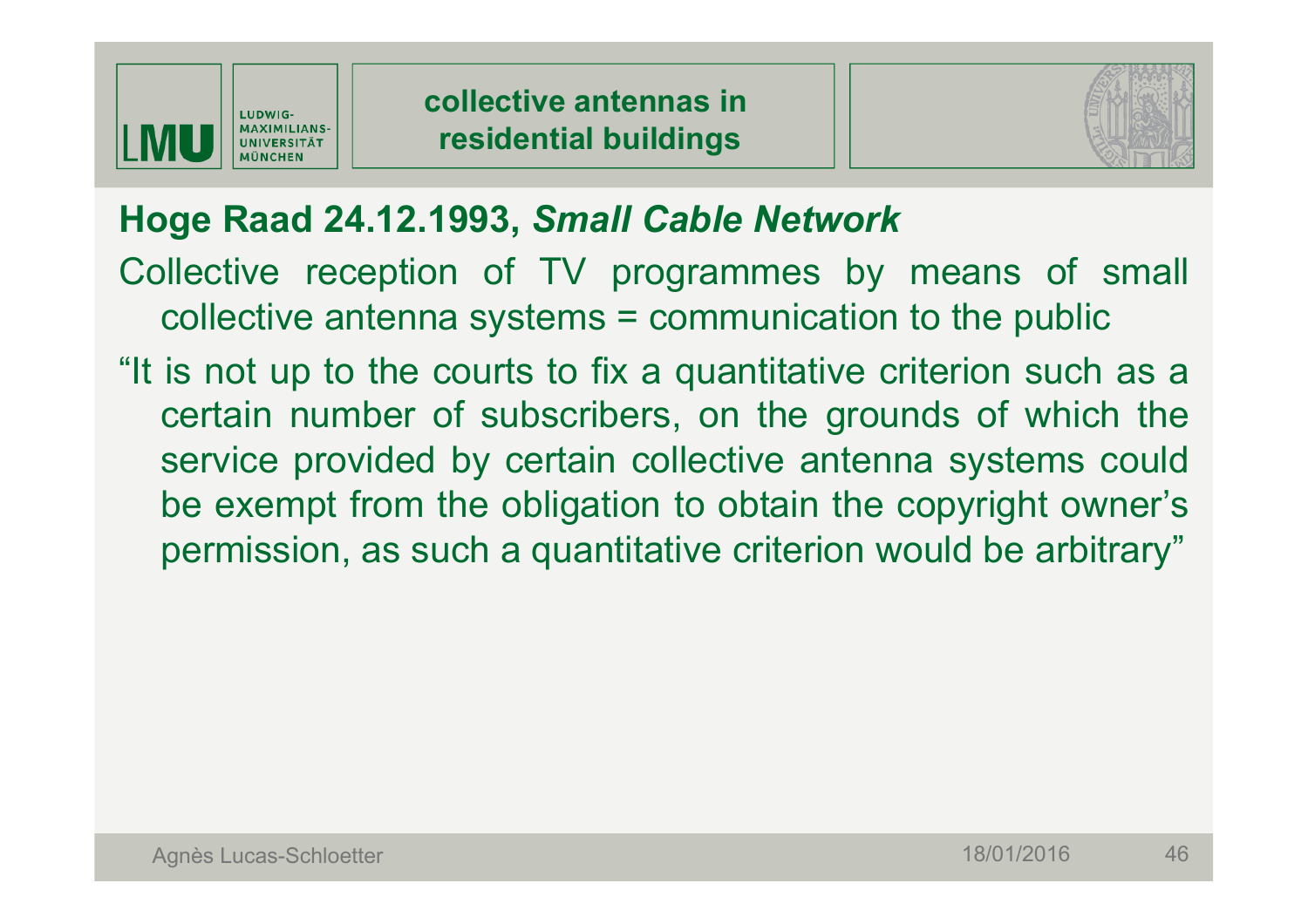



# **French Cass. Civ. 1.3.2005,** *Parly II / SACEM*

"contrairement à l'antenne individuelle, l'antenne collective permet la télédiffusion d'œuvres protégées auprès d'autant de foyers qu'en comporte la résidence concernée; le syndicat avait ainsi réalisé une représentation des œuvres audiovisuelles par communication à un public constitué de l'ensemble des résidents dont la collectivité excède la notion de cercle de famille, peu important l'absence d'intention lucrative ou la propriété indivise des antennes mises en place"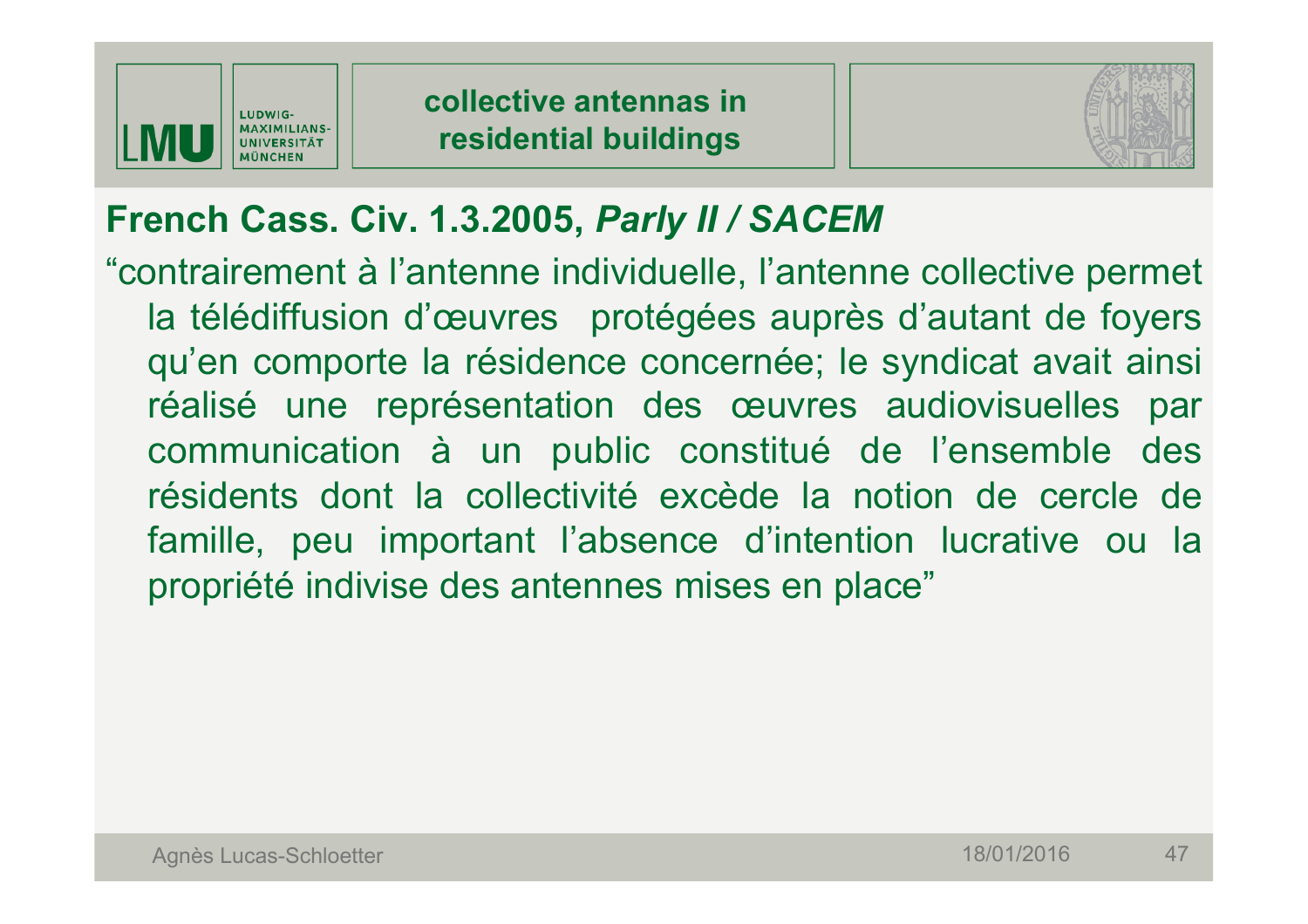



**France**: since 2006, new provision exempting collective antennas in residential buildings:

'L'autorisation de télédiffuser une œuvre par voie hertzienne comprend la distribution à des fins non commerciales de cette télédiffusion sur les réseaux internes aux immeubles ou ensembles d'immeubles collectifs à usage d'habitation installés par leurs propriétaires ou copropriétaires, ou par les mandataires de ces derniers, à seule fin de permettre le raccordement de chaque logement de ces mêmes immeubles ou ensembles d'immeubles collectifs à usage d'habitation à des dispositifs collectifs de réception des télédiffusions par voie hertzienne normalement reçues dans la zone' (art. L. 132-20 4° CPI)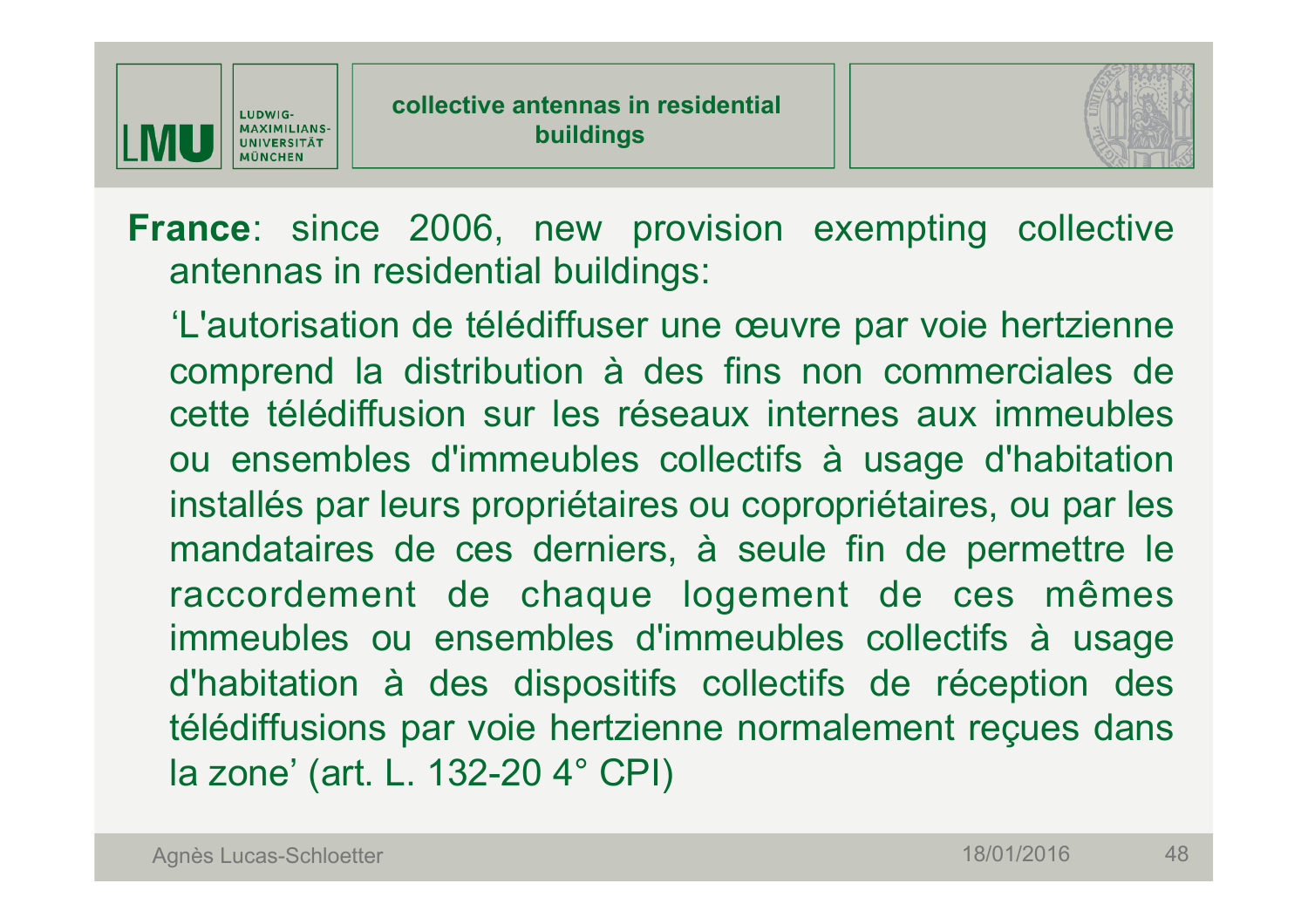



# **BGH 17.9. 2015** *Ramses*

- No infringement of the right of cable retransmission in case of a joint antenna system for a building with 343 apartments -> no communication to the public as the targeted group within the building is definable by their characteristic of all being inhabitants.
- BGH strictly relies on CJEU's case law, according to which a communication to the public requires the addressing of an indefinite number of people. This is not the case if the communication is directed to a specific audience or even a private group of people, which is broader than the criterion of "personal connection" of the German Copyright Act.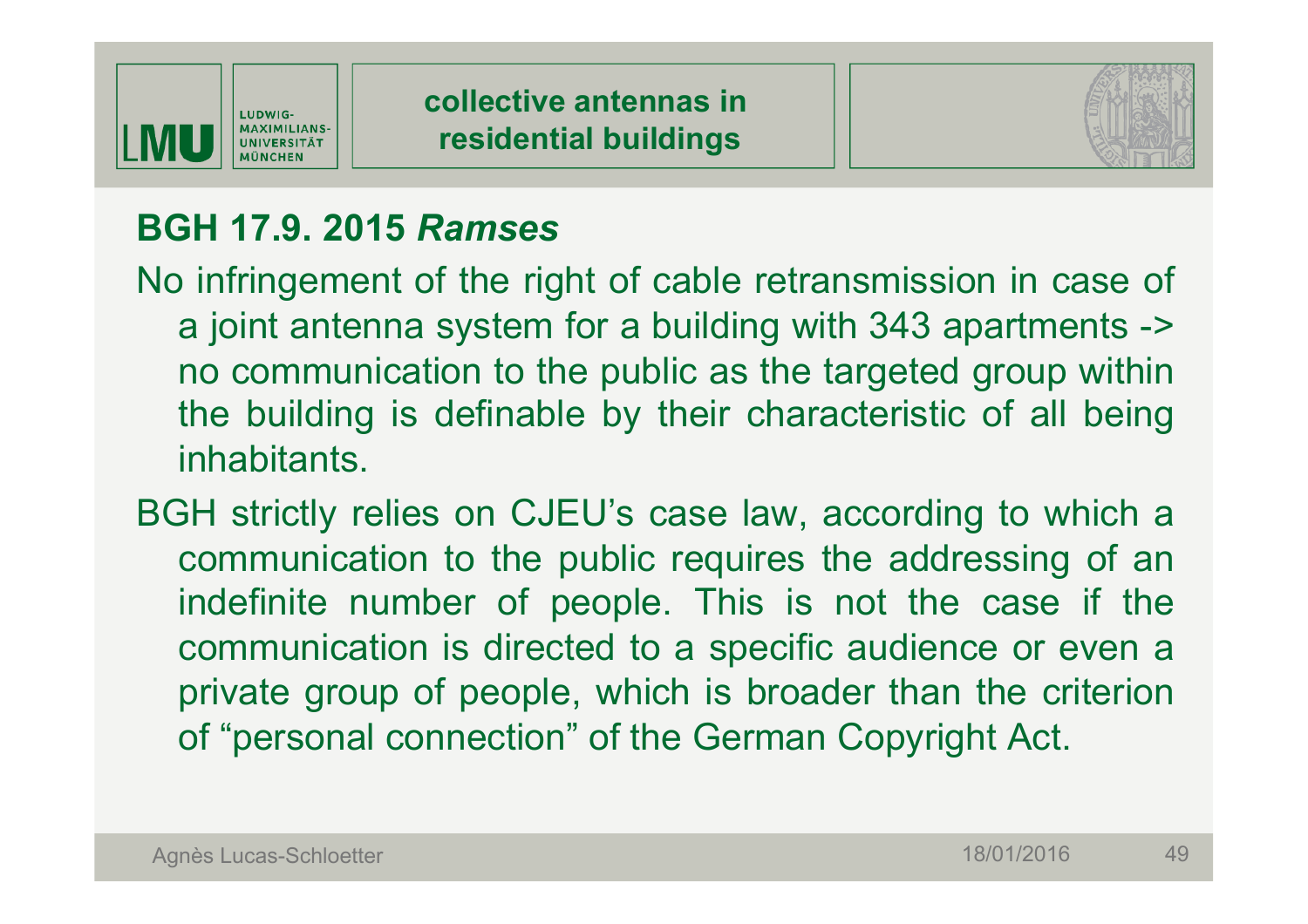

# **BGH 17.7.2003** *Paperboy*

No act of making available because it is the owner of the website to which the link is made who decides whether the work remains available to the public -> no control over the availability of the work by the person setting the hyperlink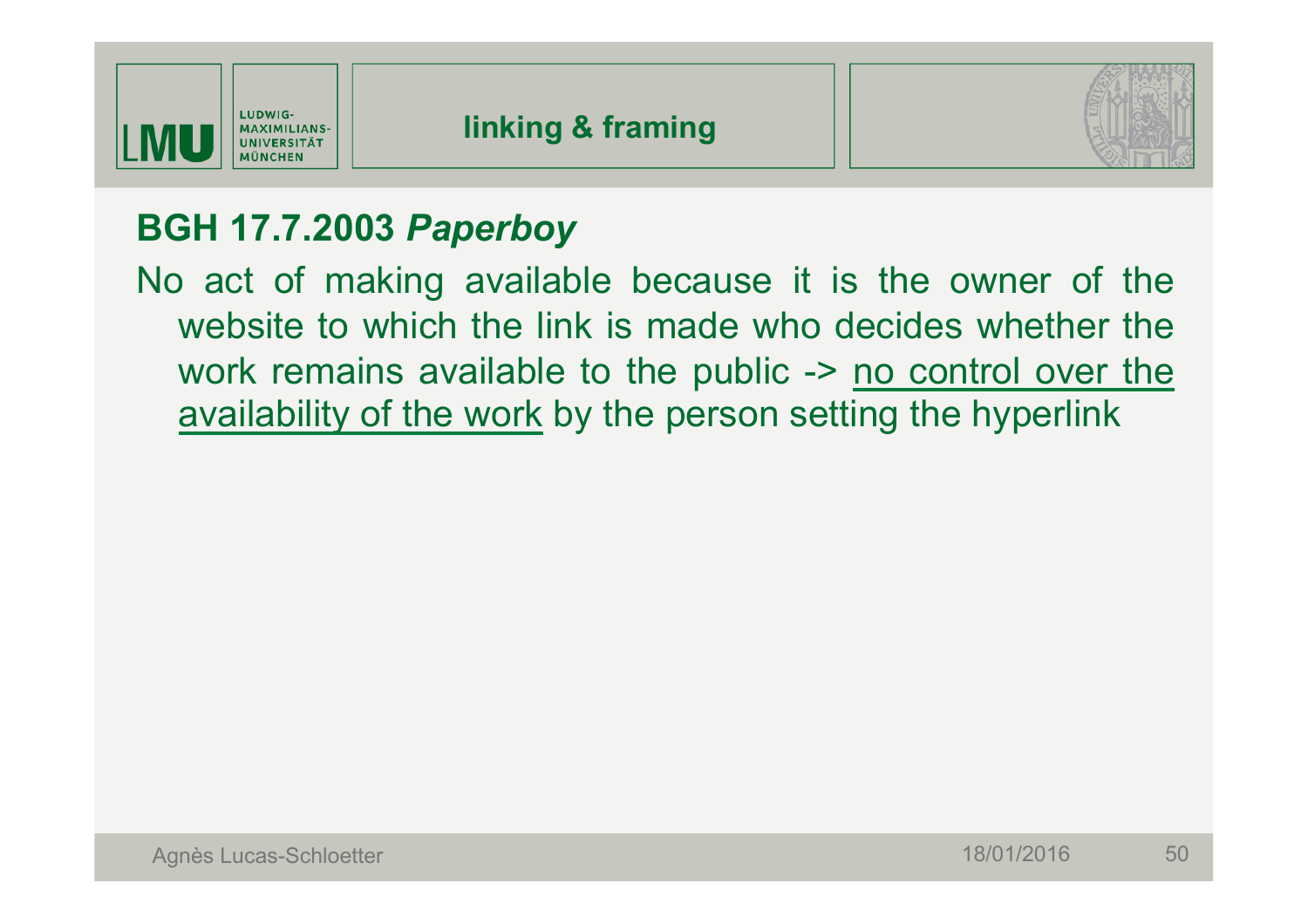



# **BGH 16.5.2013** *Die Realität I*

The integration of a work available on another website by way of embedding/framing into another website could be seen as an act of 'making content one's own' and this in turn might be seen as a new act of communication to the public, even if no new technical means and no new public was involved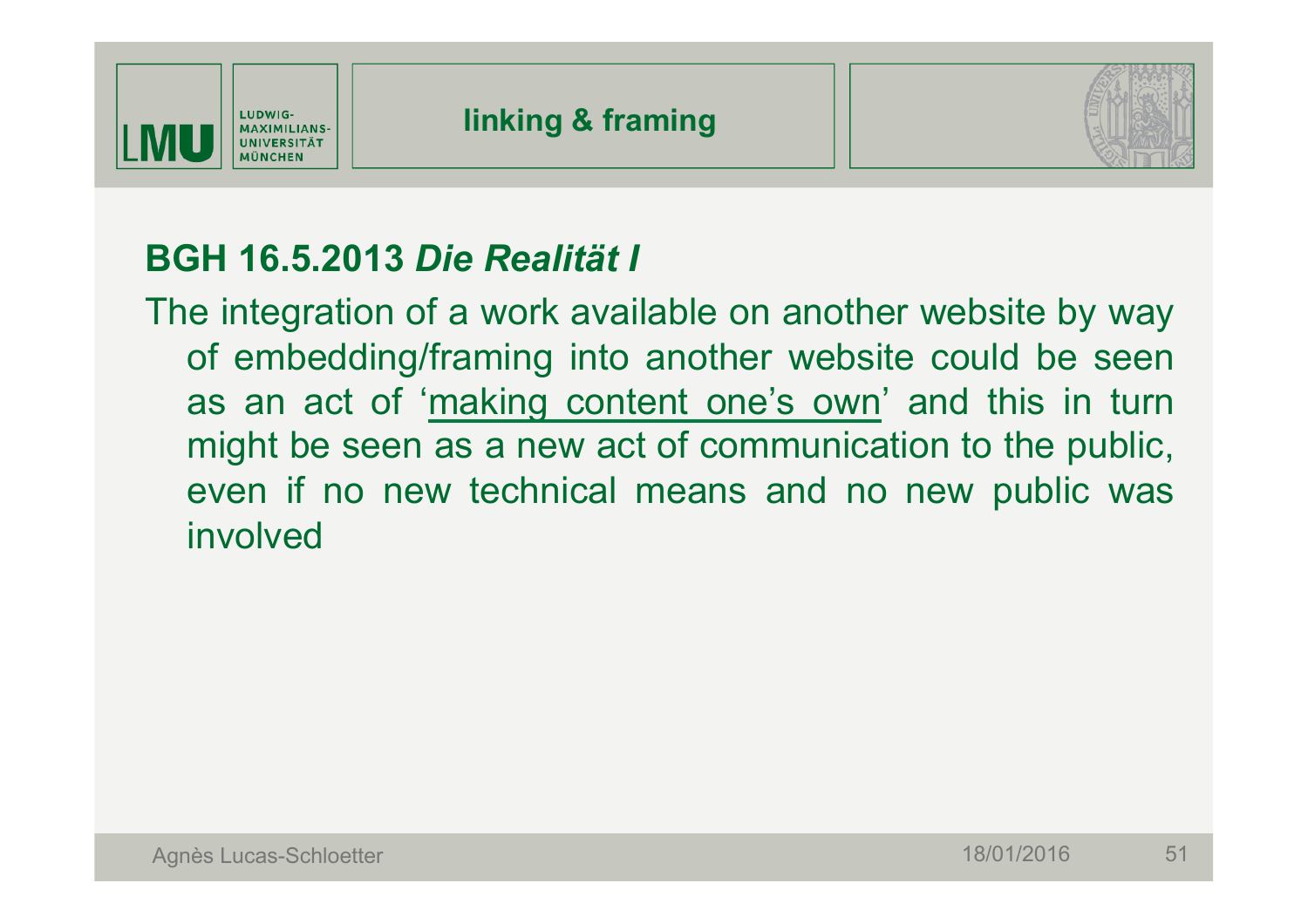



# **OGH 20.9.2011** *Vorschaubilder*

- Only the person who has the original or a copy of a work can make that work available to other persons in a way that allows him to control access to the work
- A person who only provides a link that can be used to view the work at its original location only facilitates access to a file included in the source website without making that work available himself in the sense of § 18a UrhG; he does not control access as the file can be deleted without his intervention